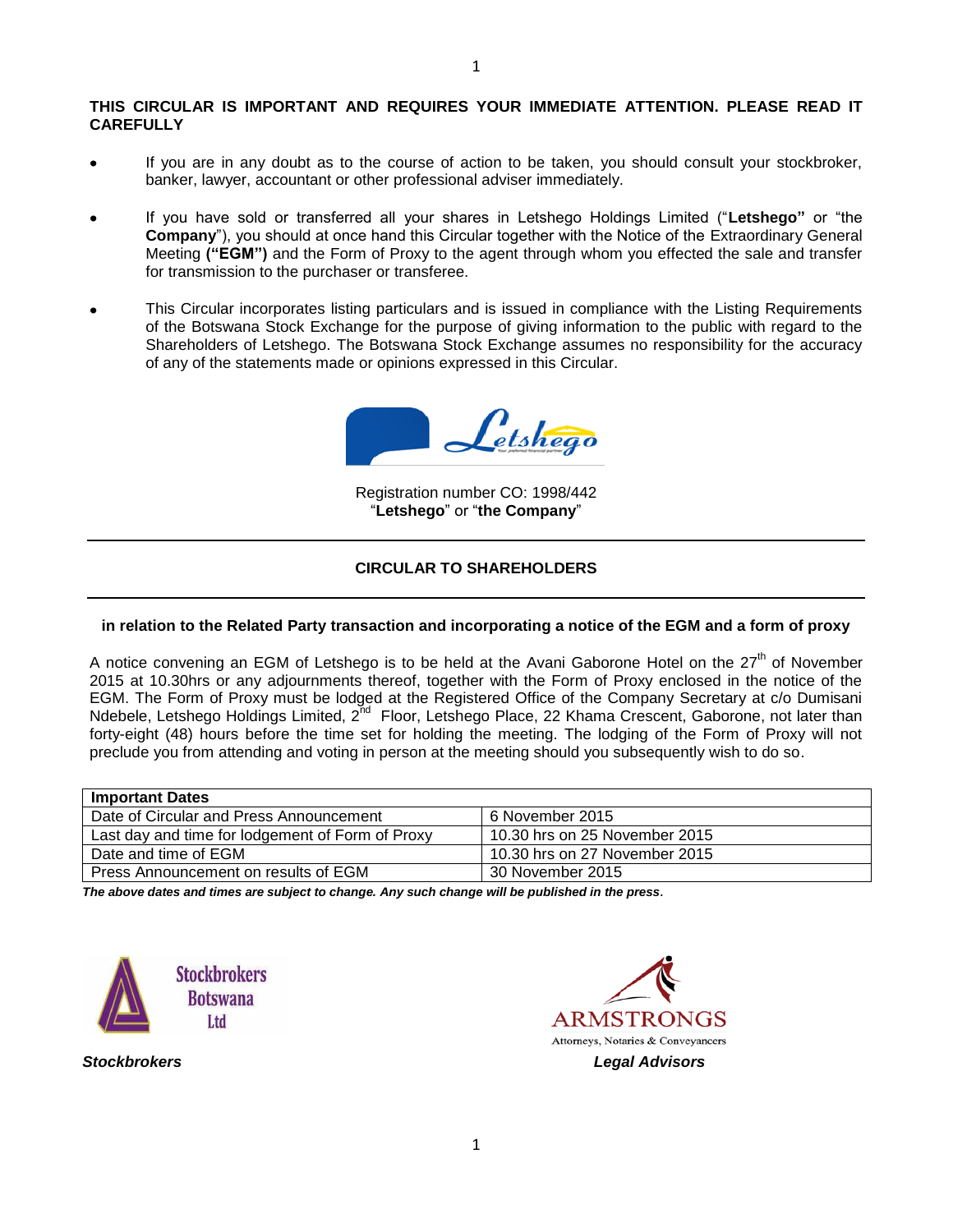### **CORPORATE INFORMATION**

#### **Head Office**

Letshego Holdings Limited (Registration Number CO 1998/442) 2<sup>nd</sup> Floor, Letshego Place 22 Khama Crescent Gaborone, Botswana P. O. Box 381, Gaborone Botswana

#### **Company Secretary**

C/O Dumisani Ndebele Letshego Holdings Limited (Registration Number CO 1998/442) 2<sup>nd</sup> Floor, Letshego Place 22 Khama Crescent Gaborone, Botswana P. O. Box 381, Gaborone Botswana

# **Legal Advisors**

Armstrongs Attorneys 2<sup>nd</sup> Floor, Acacia House, Plot 54358 Cnr Khama Crescent Ext PG Matante Road, New CBD P O Box 1368 Gaborone, Botswana

#### **Directors**

John A Burbidge Chris Low Josias de Kock Gaffar Hassam, Gerrit van Heerde Hannington Karuhanga Idris Mohammed Stephen Price

Robert Thornton

#### **Sponsoring Broker**

Stockbrokers Botswana Limited Registration Number CO 88/163 Plot 74358, Morula Building, North Wing, Prime Plaza, New CBD Private Bag 00113, Gaborone, Botswana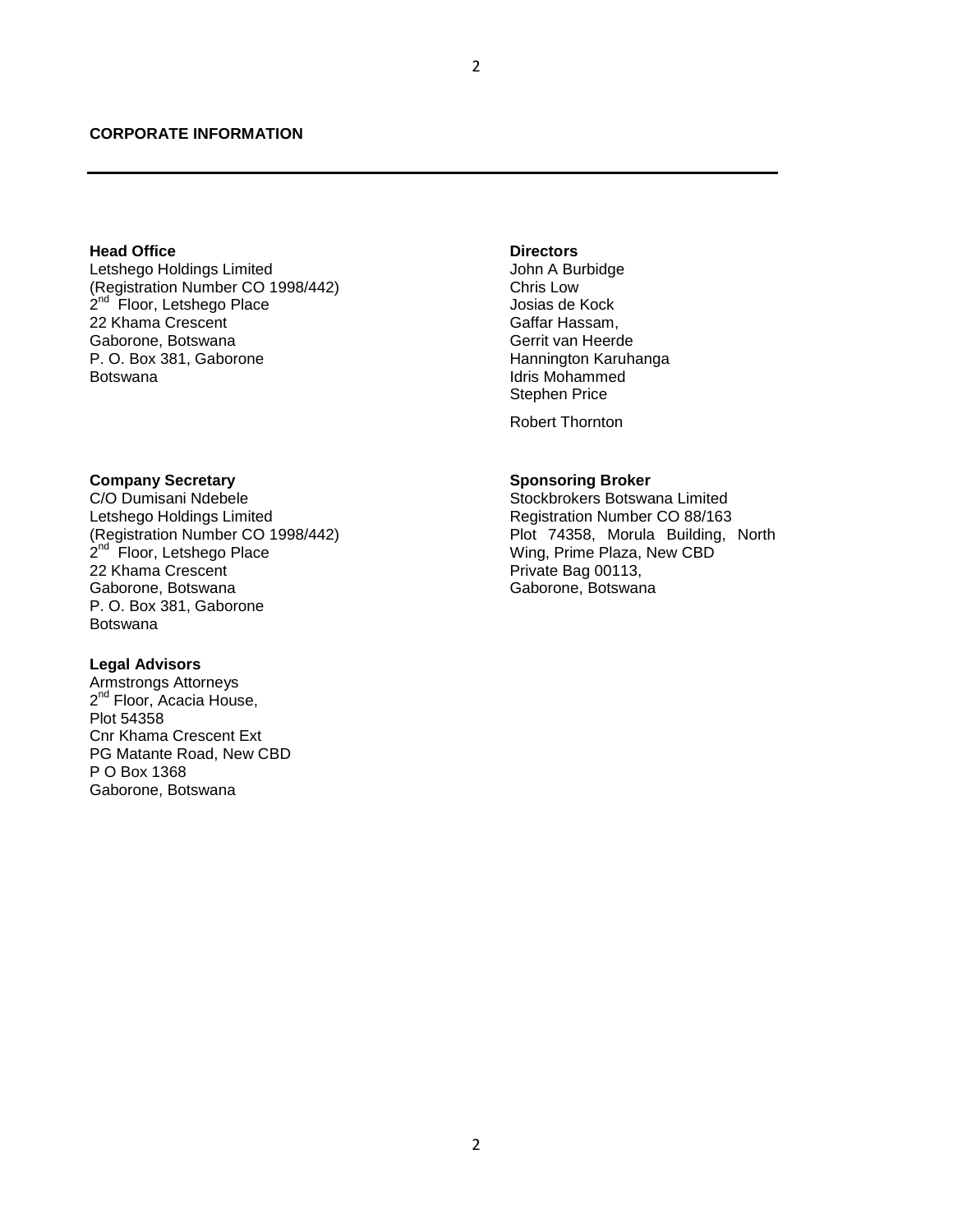# TABLE OF CONTENTS

| 1.  |      |                                                            |  |
|-----|------|------------------------------------------------------------|--|
| 2.  |      |                                                            |  |
| 3.  |      |                                                            |  |
| 4.  |      |                                                            |  |
| 5.  |      |                                                            |  |
|     | 5.1. |                                                            |  |
|     | 5.2. |                                                            |  |
|     | 5.3. |                                                            |  |
| 6.  |      |                                                            |  |
| 7.  |      |                                                            |  |
| 8.  |      |                                                            |  |
| 9.  |      |                                                            |  |
|     | 9.1. | SIGNIFICANT CONTRACTS OTHER THAN IN THE ORDINARY COURSE OF |  |
|     | 9.2. |                                                            |  |
|     | 9.3. |                                                            |  |
|     | 9.4. |                                                            |  |
|     | 9.5. |                                                            |  |
| 10. |      |                                                            |  |
| 11. |      |                                                            |  |
| 12. |      |                                                            |  |
| 13. |      |                                                            |  |
| 14. |      |                                                            |  |
| 15. |      |                                                            |  |
| 16. |      |                                                            |  |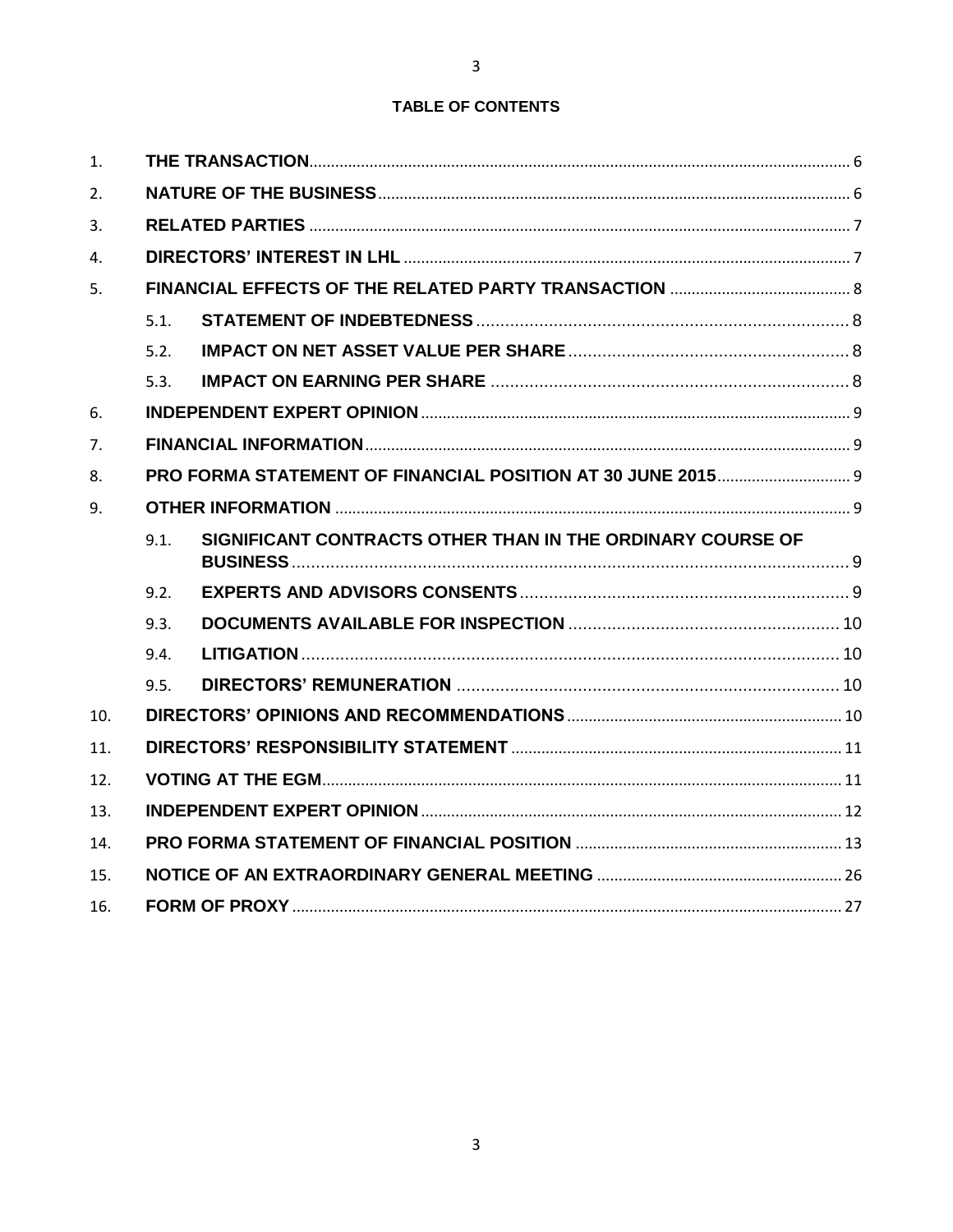## **INTERPRETATIONS AND DEFINITIONS**

In this Circular and the annexures hereto, unless the context indicates a contrary intention, an expression which denotes and gender includes the other genders, a natural person and vice versa, the singular includes the plural and vice versa and the

| "Board"                   | The Board of directors of Letshego.                                                                                                                                                |
|---------------------------|------------------------------------------------------------------------------------------------------------------------------------------------------------------------------------|
| "BSE"                     | The Botswana Stock Exchange as established by the Botswana Stock Exchange Act<br>Cap 56:08.                                                                                        |
| "Circular"                | This circular dated 06 <sup>th</sup> November 2015 including the annexed and attachments, the<br>notice of the EGM and a form of proxy.                                            |
| "EGM"                     | The extra ordinary general meeting of Shareholders, to be held at the Avani Gaborone<br>Hotel at 10.30hrs on 27 <sup>th</sup> November 2015.                                       |
|                           | "Independent Expert" African Alliance Advisory (Proprietary) Limited, a company incorporated in the Republic<br>of South Africa.                                                   |
| "Listing<br>Requirements" | The Listing Requirements of the BSE.                                                                                                                                               |
| "Material"                | Material, as defined in the BSE Listing Requirements for transactions, being no more<br>than 3%.                                                                                   |
|                           | "Offer Consideration" means Tanzanian Shillings 10.4 billion (approximately BWP 50 million) as consideration<br>for the 13% shares in Letshego Tanzania to be sold by the Sellers. |
| "Offer"                   | means the offer by Letshego to acquire the 13% minority shares in Letshego Tanzania<br>from the minority shareholders of Letshego Tanzania.                                        |
| "Letshego" or             |                                                                                                                                                                                    |
| "the Company"             | Letshego Holdings Limited a company incorporated with limited liability and registered<br>according to the laws of Botswana and listed on the BSE.                                 |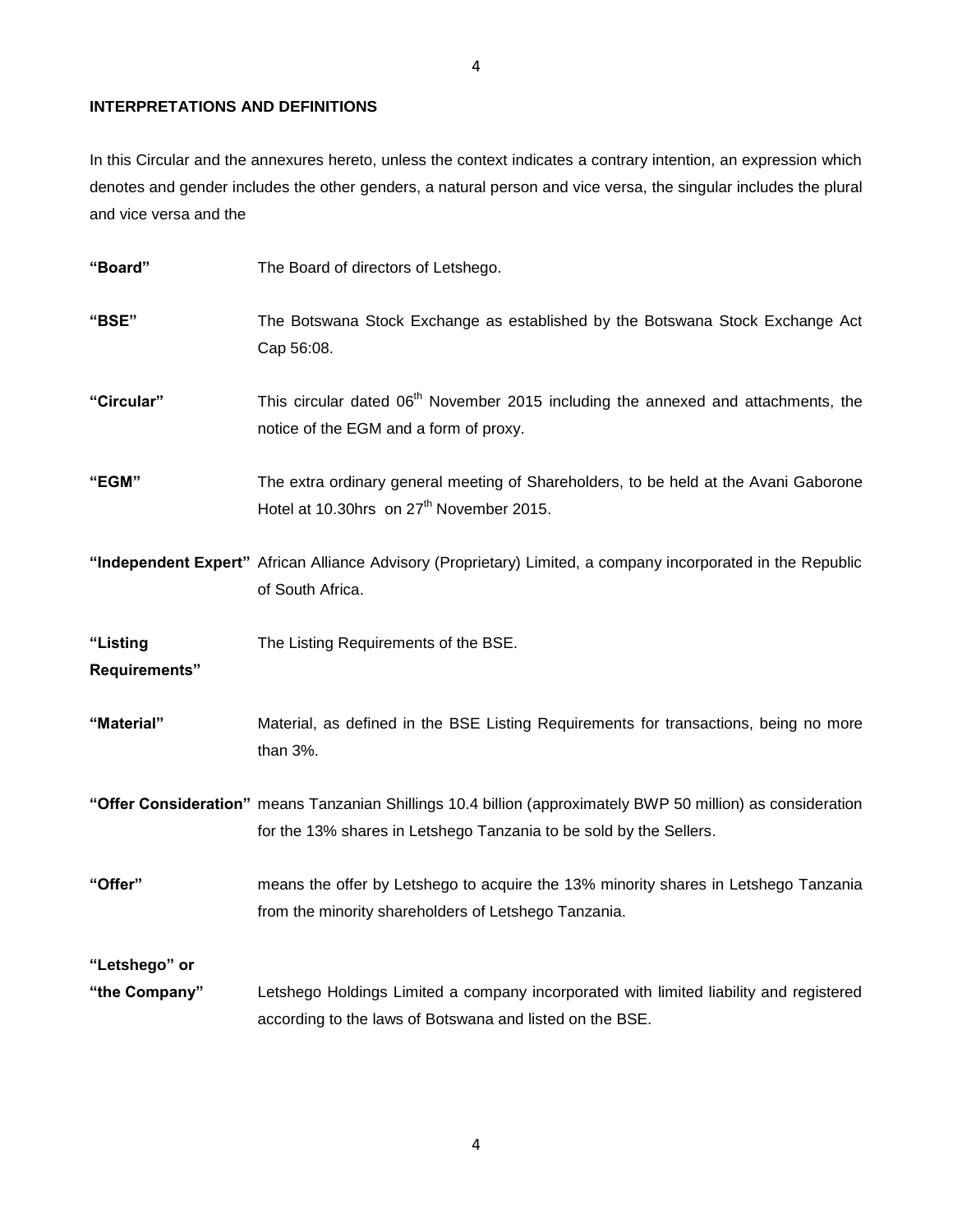**"Letshego Tanzania"** Letshego Tanzania Limited, a company incorporated and registered according to the laws of Tanzania. **"Sellers"** the minority shareholders of Letshego Tanzania as more fully disclosed in paragraph 3 who wish to dispose their combined 13% shareholding in Letshego Tanzania. **"Registered Office"** 2 2<sup>nd</sup> Floor, Letshego Place, Plot 22, Khama Crescent, P O Box 381, Gaborone. **"Related Party"** As determined by the BSE Listing Requirements and as more fully disclosed in paragraph 3. **"Resolution"** the ordinary resolution to be passed by the Shareholders of Letshego to acquire the minority shares in Letshego Tanzania, as more fully provided in the Notice of the EGM. **"Shareholders"** Holders of Shares.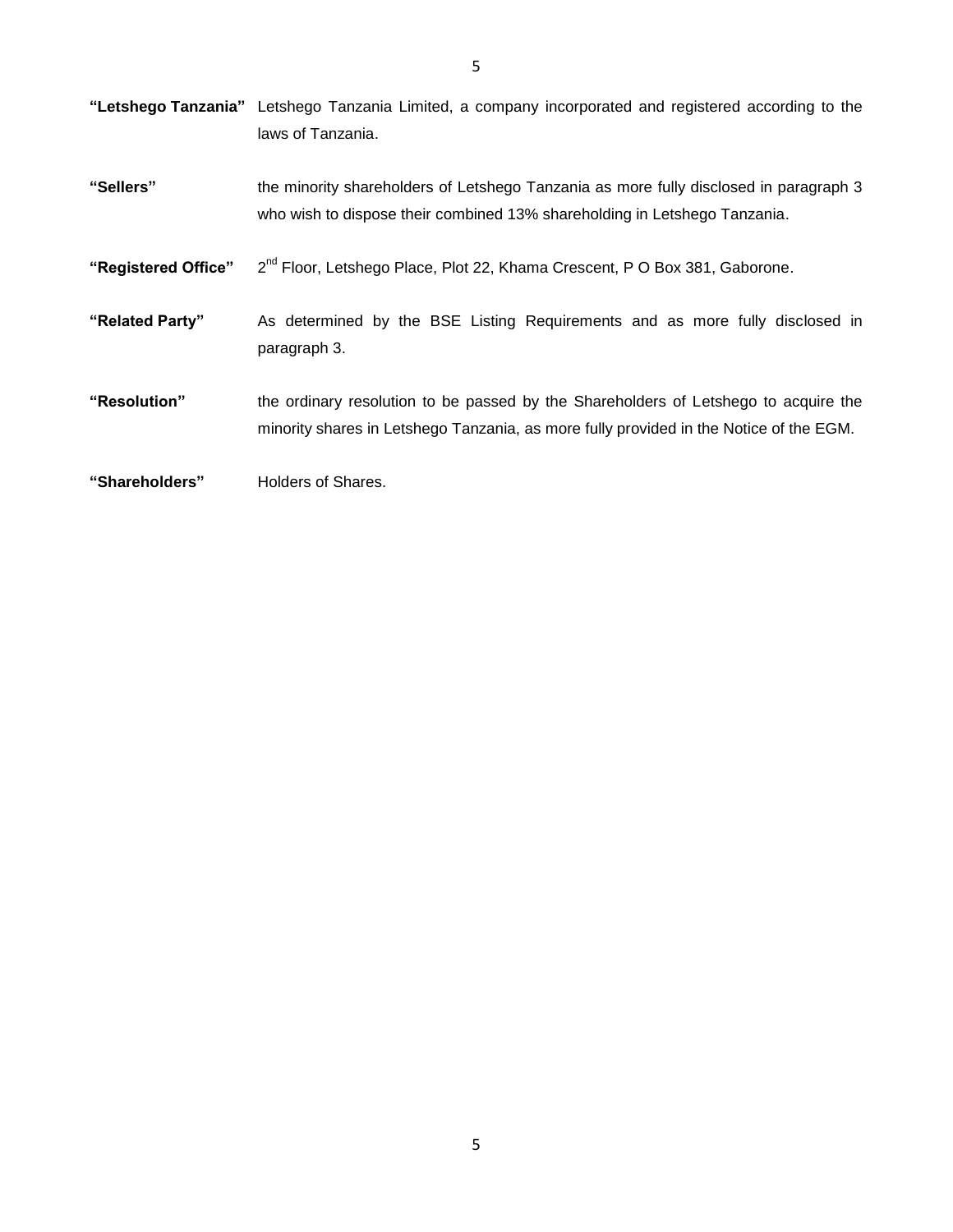#### **CIRCULAR TO LHL SHAREHOLDERS**

#### 1. **THE TRANSACTION**

<span id="page-5-0"></span>The Board of Letshego has agreed to offer the Sellers who hold minority shares in Letshego Tanzania to acquire their remaining 13% shares in Letshego Tanzania. Letshego intends to exercise its preemption rights by acquiring the shares as it already owns 87% of the shares in Letshego Tanzania.

The Board of Letshego has agreed to acquire the Sellers shares for a consideration of Tanzanian Shilling 10.4 billion (approximately BWP 50 million) in aggregate for their combined 13% shares in Letshego Tanzania which has been agreed by the Sellers.

The Offer Consideration was based on the net asset value of Letshego Tanzania as at 31<sup>st</sup> December 2014 per the audited financial statements plus the budgeted profit after tax for the year ended 31<sup>st</sup> December 2015.

Based on a closing date of 30 November 2015, and the estimated financial performance of Letshego Tanzania for the period to 30 November 2015, this would represent a premium of 8% over the net asset value of Letshego Tanzania.

Listing Requirements require that Letshego obtains prior approval from the Shareholders regarding this transaction as it constitutes a Related Party transaction in terms of the Listing Requirements. The Related Party transaction is less than 5% of the market capitalization of Letshego in terms of the Listing Requirements.

## 2. **NATURE OF THE BUSINESS**

<span id="page-5-1"></span>Letshego Tanzania is a financial service provider and its main activity is to extend short and medium term, personal, unsecured loans to employed individuals. It is in the same line of business as its holding company, Letshego and the overall Letshego group of companies.

Letshego Tanzania commenced operations in June 2006 and was officially launched in November 2006. It currently operates from 16 branches countrywide and has 77 satellite offices. Its main business is to extend short and medium term personal unsecured loans to formally employed individuals working in government and parastatals. At 30 June 2015 Letshego Tanzania has a market share of 9%, with over 45,000 customers and loans valued of over BWP300 million. Its loans to customers grew by 14% in BWP terms and 24% in Tanzania Shillings in the period to 30 June 2015.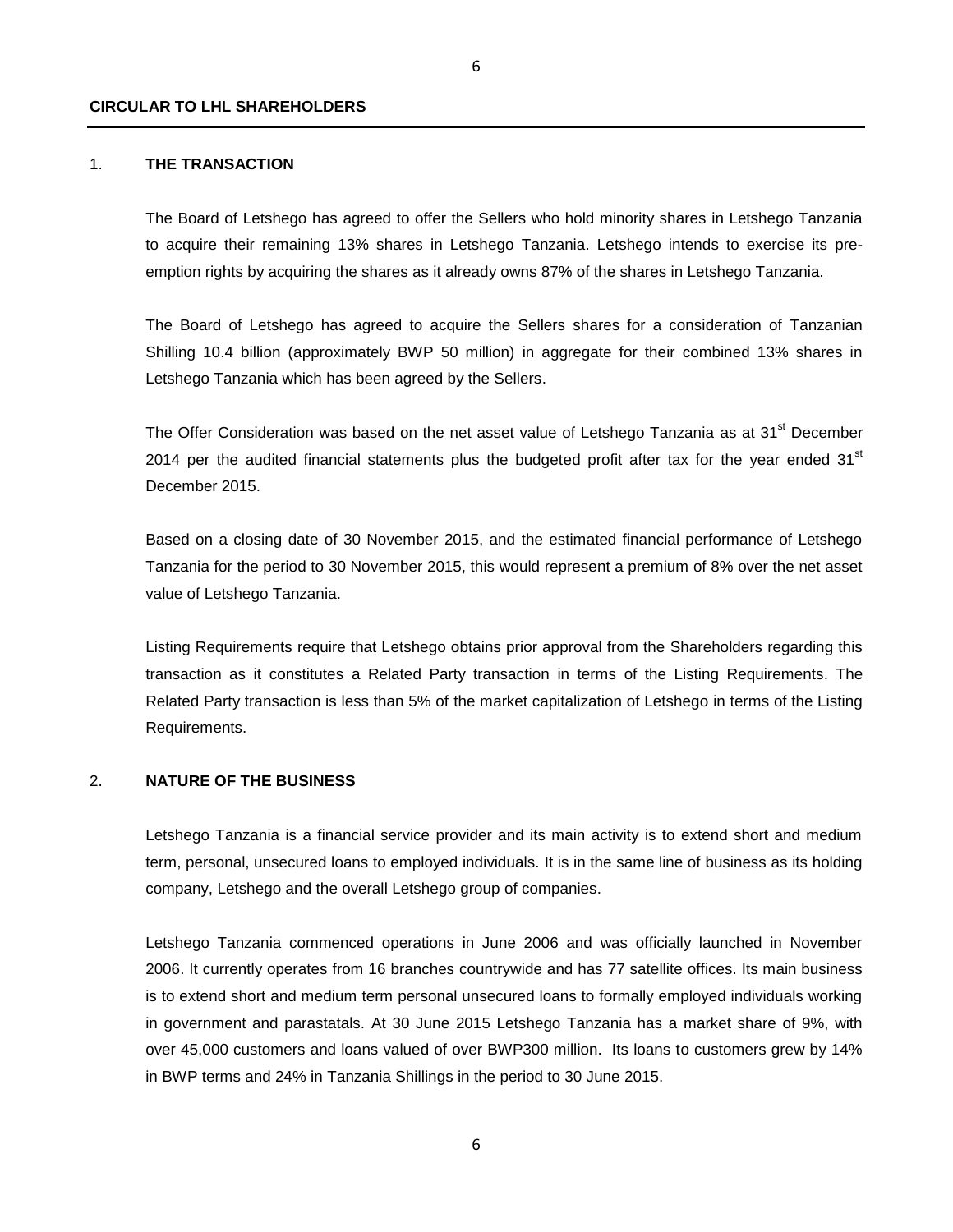## 3. **RELATED PARTIES**

<span id="page-6-0"></span>Other than as disclosed in these Circular or previous announcements to Shareholders, there has not been any other transactions with a Related Party.

The Related Parties are the minority shareholders of Letshego Tanzania. These are:-

- Dr Hassy Kitine who holds 6% in Letshego Tanzania and was, up to 29 August 2015, a non- $\bullet$ executive director and chairman of Letshego Tanzania. He was previously a non-executive director of Letshego during 2007-2009;
- Joseph Rugumyamheko was a non-executive director of Letshego Tanzania from 2009 to 2014 and holds 2% shares; and
- Ambassador Paul Rapia who owns 5% and never served on the board of Letshego Tanzania or Letshego

The table below reflects the proposed Related Party transaction prior to it being implemented and thereafter:

|                       | <b>Prior</b> | <b>After</b> |
|-----------------------|--------------|--------------|
| <b>Shareholders</b>   | Shares (%)   | Shares (%)   |
| Dr Hassy Kitine       | 6%           | 0%           |
| Joseph Rugumyamheko   | 2%           | 0%           |
| Ambassador Paul Rupia | 5%           | $0\%$        |
| Letshego              | 87%          | 100%         |
| <b>Total</b>          | 100%         | 100%         |

## 4. **DIRECTORS' INTEREST IN LETSHEGO**

<span id="page-6-1"></span>The number of Shares held directly and indirectly by the Directors of Letshego, at the last year end of  $31<sup>st</sup>$  December 2014 and as at the last practicable date before printing this circular, being  $30<sup>th</sup>$  October 2015 was as follows:

#### **Directors**

| $\langle$ Direct $\rangle$ |   | $\le$ -- Indirect -- $>$ |  |  |
|----------------------------|---|--------------------------|--|--|
| No. of Shares              | % | No. of Shares   %        |  |  |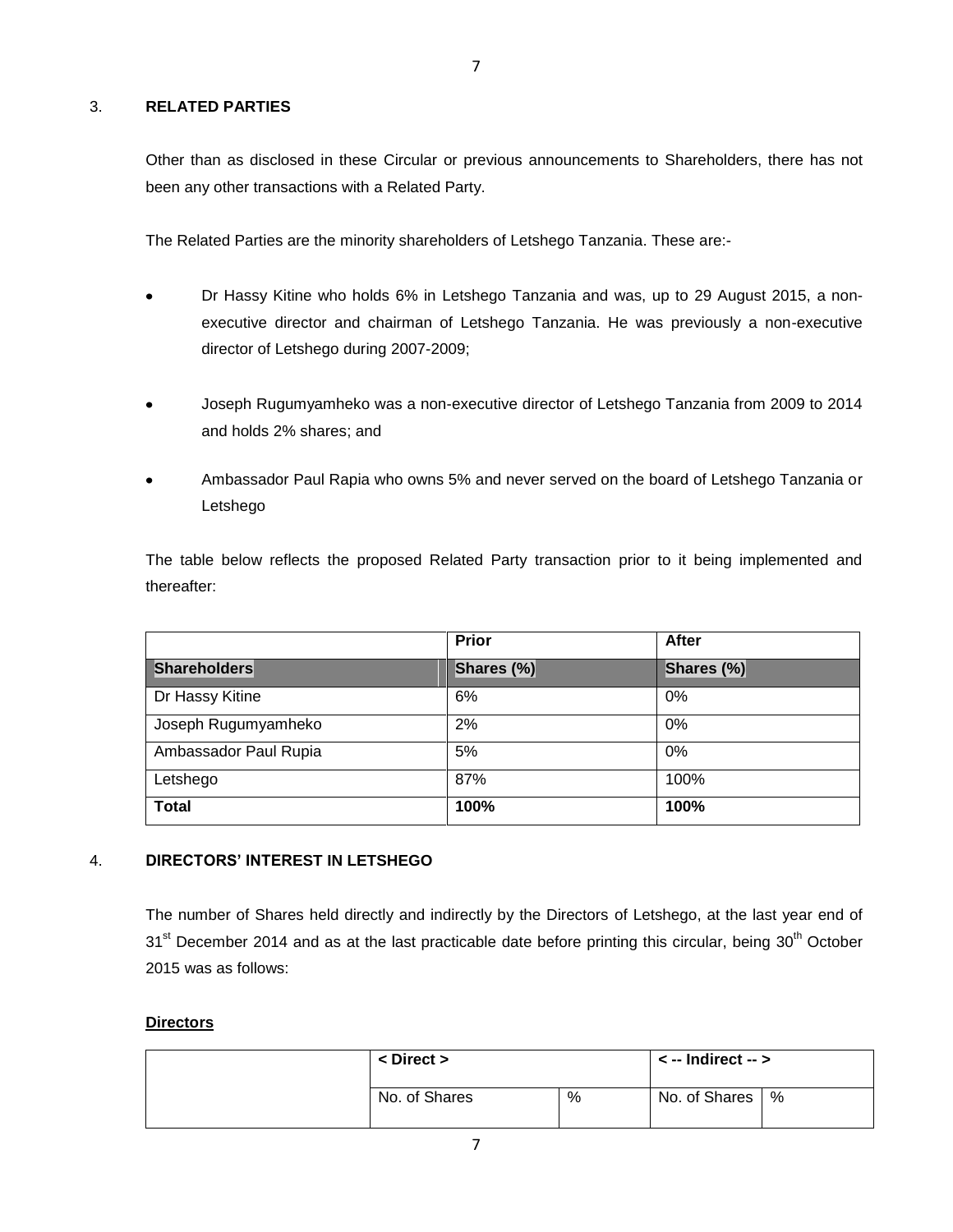The Shareholders represented directly by the directors of Letshego intend to vote in favour of the Resolution and they have no interest in the Related Party transaction

## **Substantial Shareholders**

|                                                                                                                     | <direct></direct> |      | <lndirect></lndirect> |      |  |
|---------------------------------------------------------------------------------------------------------------------|-------------------|------|-----------------------|------|--|
|                                                                                                                     | No. of Shares     | $\%$ | No. of Shares         | $\%$ |  |
| Botswana Life Insurance Limited                                                                                     | 506,346,861       | 23.2 |                       |      |  |
| FNB Botswana Nominees (Pty) Limited RE:AA BPOPF<br>Equity                                                           | 185,203,698       | 8.5  |                       |      |  |
| Stockbrokers RE: ADP I Holdings 2                                                                                   | 180,484,287       | 8.3  |                       |      |  |
| FNB NOMS BW (Pty) Ltd RE: FAM BPOPF1-10001028                                                                       | 117 872 432       | 5.4  |                       |      |  |
| RE: JP 065/02<br><b>SCBN</b><br><b>FRANKLIN</b><br>(Pty)<br>Ltd<br>$\sim$<br>TEMPLETON INVESTMENT INVESTMENTS FUNDS | 101,927,285       | 4.6  |                       |      |  |

#### 5. **FINANCIAL EFFECTS OF THE RELATED PARTY TRANSACTION**

## 5.1 **STATEMENT OF INDEBTEDNESS**

<span id="page-7-1"></span><span id="page-7-0"></span>As at  $30<sup>th</sup>$  June 2015, the Company's interim period end, Letshego had third party debt of BWP2.1 billion and cash and cash equivalent of BWP283 million. The value of Letshego assets at 30<sup>th</sup> June 2015 was BWP6.4 billion.

## 5.2 **IMPACT ON NET ASSET VALUE PER SHARE**

<span id="page-7-2"></span>The Related Party transaction is not expected to be implemented to the extent that it will adversely affect the cash flow of Letshego.

<span id="page-7-3"></span>The proforma impact on the net assets from this Related Party transaction is estimated to be BWP50 million. The unaudited net asset value for the half year ended  $30<sup>th</sup>$  June 2015 was BWP4.1 billion.

## 5.3 **IMPACT ON EARNING PER SHARE**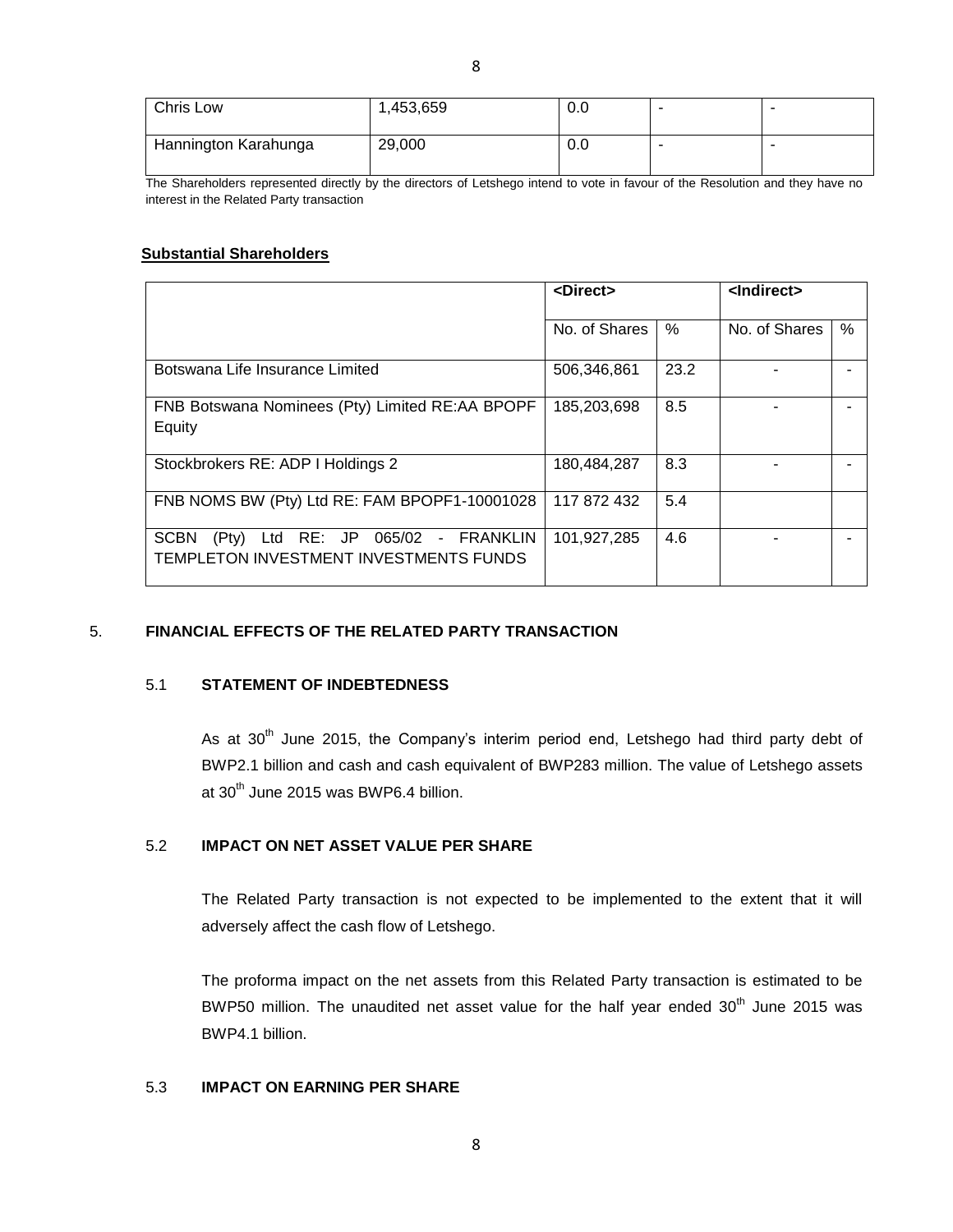This Related Party transaction will have no impact on net profit after tax or earnings per share as calculated before the impact of non-controlling interests. The unaudited earnings per share for the half year ended  $30<sup>th</sup>$  June 2015 were 18.5 thebe per share.

### 6. **INDEPENDENT EXPERT OPINION**

A fair and reasonable opinion has been prepared by the Independent Expert which is attached to this Circular regarding the Related Party transaction.

#### 7. **FINANCIAL INFORMATION**

<span id="page-8-1"></span>All relevant financial information, including a full copy of the audited results for the year ended 31 December 2014 and unaudited interim financial results for the six month period ended  $30<sup>th</sup>$  June 2015, is available for inspection at the Company's Registered Offices in relation to Letshego and Letshego Tanzania. The Auditor's report was unmodified.

There have been no material changes to the financial or trading position of the Company since the release of the unaudited interim financial results.

## 8. **PRO FORMA STATEMENT OF FINANCIAL POSITION AT 30 JUNE 2015**

<span id="page-8-2"></span>The pro forma statement of financial position attached to this Circular is presented for illustrative purposes only, to provide information about how the Related Party transaction may affect the statement of financial position of Letshego at 30 June 2015 had the transactions been effective on that date. Due to the nature of a pro forma statement of financial position, it may not accurately reflect the financial position of Letshego after the Related Party transaction.

#### 9. **OTHER INFORMATION**

### 9.1 **SIGNIFICANT CONTRACTS OTHER THAN IN THE ORDINARY COURSE OF BUSINESS**

<span id="page-8-5"></span><span id="page-8-4"></span><span id="page-8-3"></span>Other than as disclosed in this Circular there have been no significant contracts entered into other than in the ordinary course of business.

## 9.2 **EXPERTS AND ADVISORS CONSENTS**

<span id="page-8-0"></span>9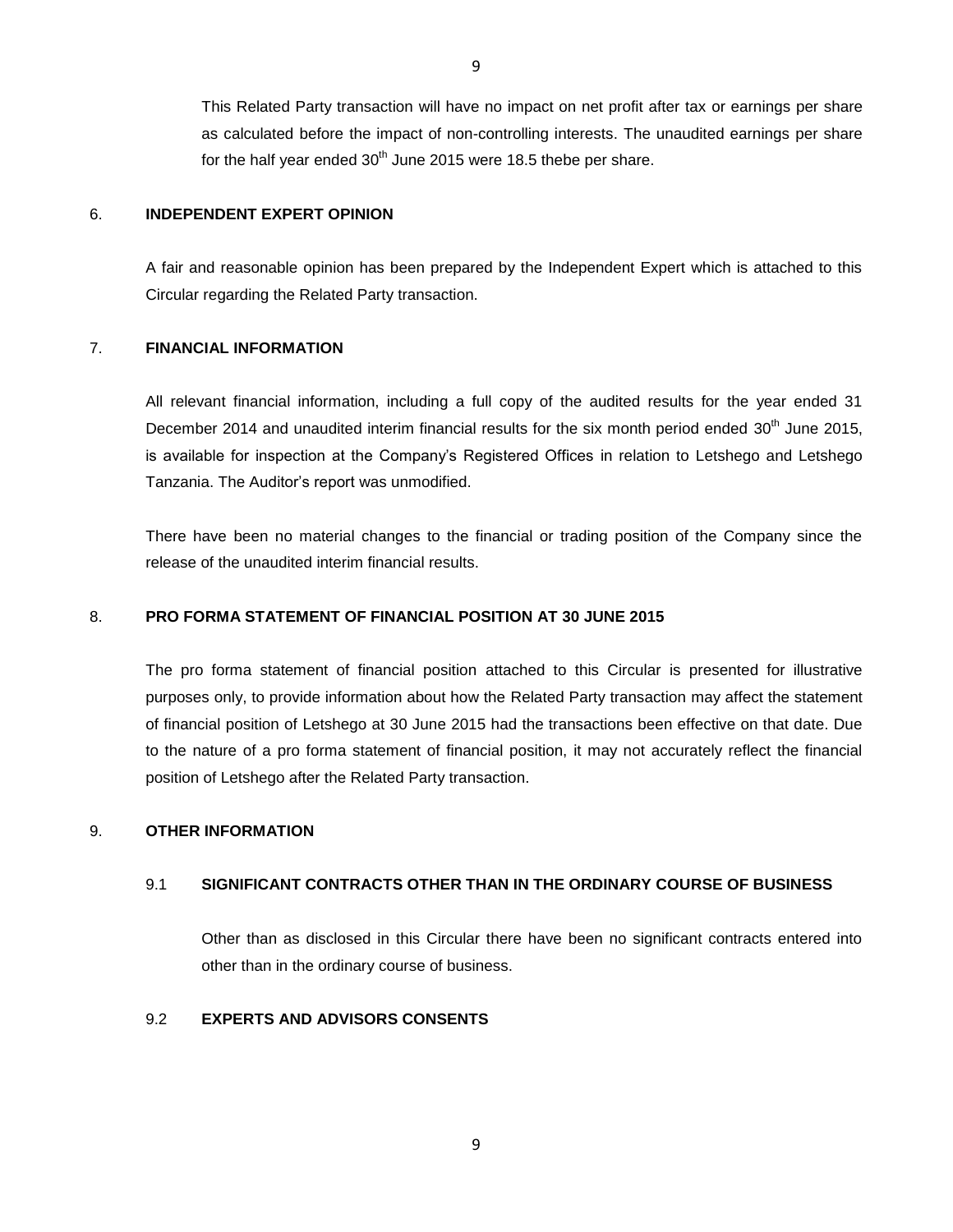The independent expert, legal advisor and the sponsoring broker have each consented in writing to act in the capacities stated and to their names being stated in the Circular and had not withdrawn their consent prior to the publication of this Circular.

## 9.3 **DOCUMENTS AVAILABLE FOR INSPECTION**

<span id="page-9-0"></span>The following documents are available for inspection at the Registered Office of the Company during working hours from 8.00am to 5.00pm from the  $06<sup>th</sup>$  November 2015 to  $27<sup>th</sup>$  November 2015.

- 9.3.1 The signed Share Sale Agreement;
- 9.3.2 Independent Expert opinion subject to the Related Party transaction to which this circular pertains;
- 9.3.3 Audited Annual Financial Statements of Letshego for the year ended 31<sup>st</sup> December 2014 and Half Yearly Results of  $30<sup>th</sup>$  June 2015; and
- 9.3.4 Certified copies of the Audited Annual Financial Statements of Letshego Tanzania for the year ended  $31<sup>st</sup>$  December 2014 and Half Yearly Results of  $30<sup>th</sup>$  June 2015.

#### 9.4 **LITIGATION**

<span id="page-9-1"></span>There are no legal or arbitration proceedings against the Company, nor, as far as the Board is aware, are there any legal or arbitration proceedings pending or threatened against the Company which have had or may have, a significant effect on the financial position of the Company.

#### 9.5 **DIRECTORS' REMUNERATION**

<span id="page-9-3"></span><span id="page-9-2"></span>The directors of the Company were paid BWP2.8 million in respect of fees in the financial period end 31<sup>st</sup> December 2014.

## 10. **DIRECTORS' OPINIONS AND RECOMMENDATIONS**

The directors of Letshego ("the directors") are of the opinion that the acquisition will be the long-term benefit of Letshego and its Shareholders. Accordingly, the directors recommend that Shareholders vote in favour of the ordinary resolutions necessary to approve and implement the acquisition entered into.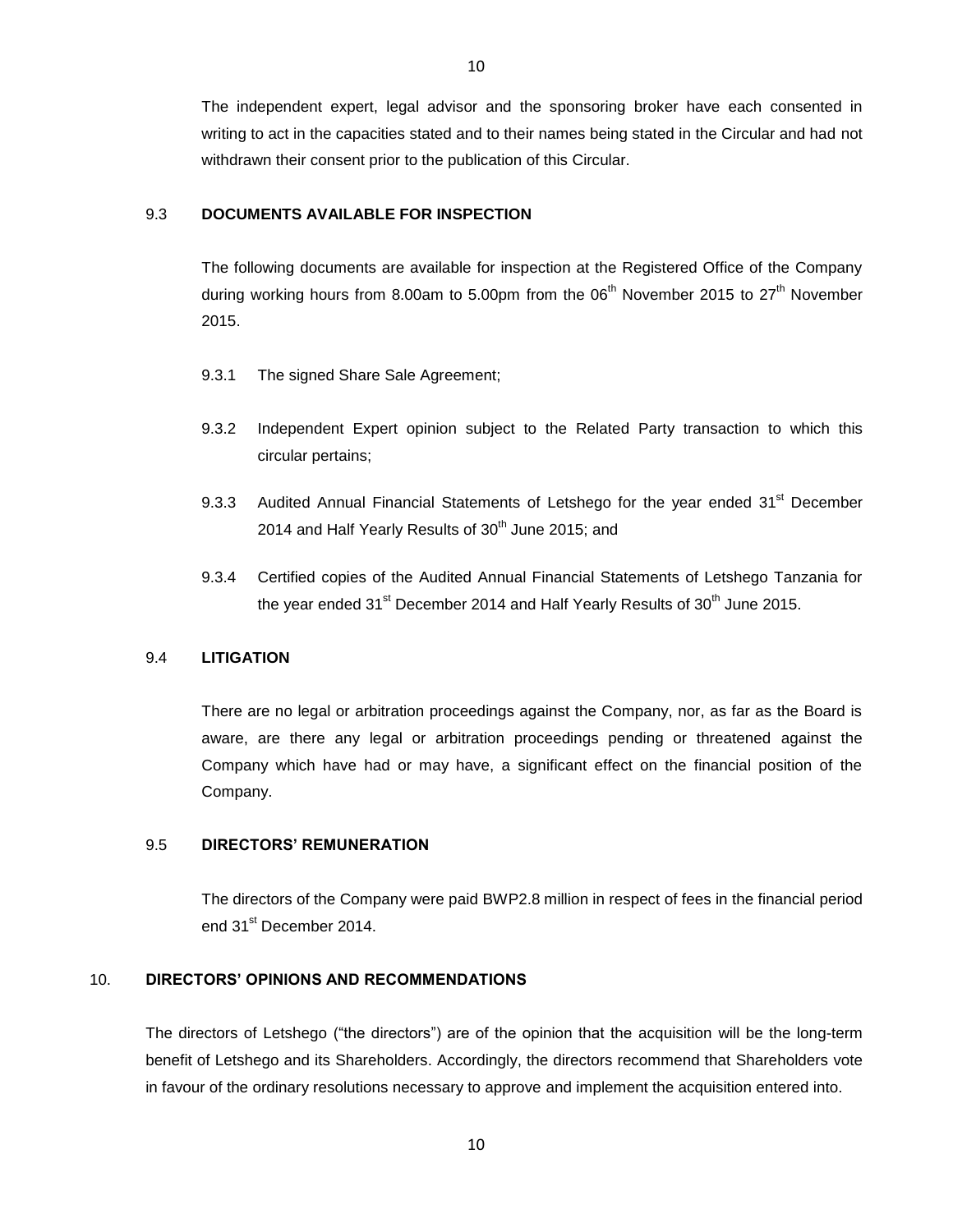#### 11. **DIRECTORS' RESPONSIBILITY STATEMENT**

<span id="page-10-0"></span>The directors, whose names are given in the section entitled Corporate Information in this Circular, collectively and individually, accept full responsibility for the accuracy of the information given and certify that to the best of their knowledge and belief there are no other facts the omission of which would make any statement false misleading that they have made all reasonable enquiries to ascertain such facts and (if applicable) that this Circular contains all information required by law.

The directors confirm that the Circular includes all such information within their knowledge (or which it would be reasonable for them to obtain by making enquiries) as investors and their professional advisors would reasonably require and reasonably expect to find for the purposes of making an informed assessment of the assets and liabilities, financial positions, profits and losses and prospects of the issuer and of the rights attaching to the securities to which the Circular relates.

## 12. **VOTING AT THE EGM**

<span id="page-10-1"></span>A simply majority is required to pass the resolution as set out in this Circular. The related parties and associates as detailed in page 7 above will not vote on any of the resolutions, nor will they be taken into account in determining a quorum at the EGM.

Signed by John Burbidge and Chris Low on behalf of each of the directors of Letshego.

Dated at Gaborone this 6<sup>th</sup> day of November 2015.

John Burbidge Chris Low

pu low

(Chairman) (Chairman) (Chairman) (Chairman) (Chairman) (Managing Director)

……………………………….. …………………………………….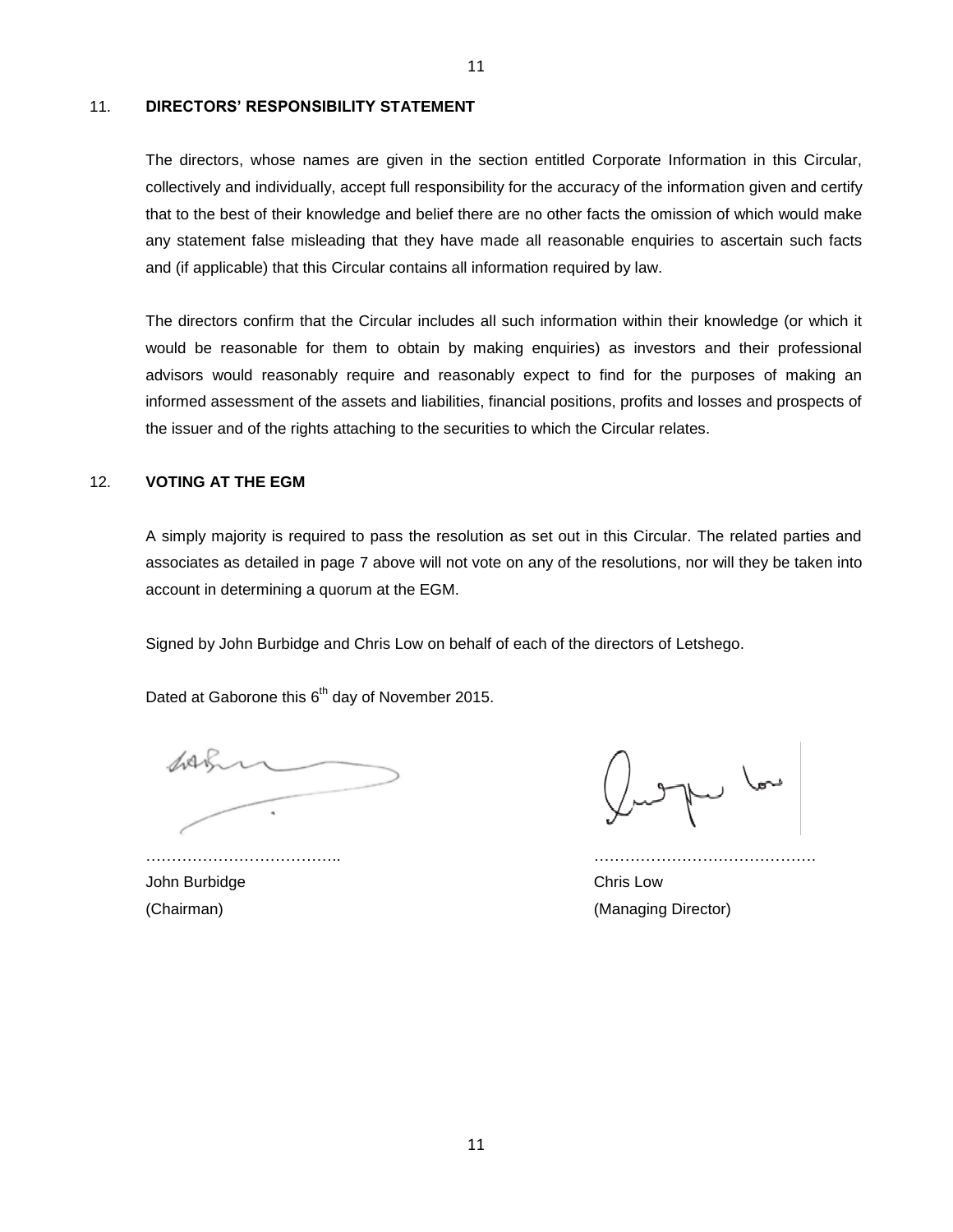## <span id="page-11-0"></span>**PRO FORMA STATEMENT OF FINANCIAL POSITION**

|                                  | 30 June 2015<br><b>Reviewed</b> | Impact of<br>transaction | Proforma    |
|----------------------------------|---------------------------------|--------------------------|-------------|
|                                  | P'000                           | P'000                    | P'000       |
| <b>Net assets</b>                |                                 |                          |             |
| <b>Total assets</b>              | 6,443,196                       | (50,000)                 | 6,393,196   |
| Total liabilities                | (2,387,956)                     |                          | (2,387,956) |
| Net asset value/equity           | 4,055,240                       | (50,000)                 | 4,005,240   |
| Equity attributable to equity    |                                 |                          |             |
| holders of the parent company    | 3,898,055                       | (9, 749)                 | 3,888,306   |
| Non-controlling interests        | 157,185                         | (40, 251)                | 116,934     |
|                                  |                                 |                          |             |
| <b>Earnings</b>                  |                                 |                          |             |
| Profit after tax                 | 402,226                         |                          | 402,226     |
| Number of shares in issue ('000) | 2,179,000                       |                          | 2,179,000   |
| Earnings per share (thebe)       | 18.5                            |                          | 18.5        |
|                                  |                                 |                          |             |
| Loss on change of ownership      |                                 |                          |             |
| Tanzania NCI value               | 40,251                          | (40, 251)                |             |
| Consideration                    |                                 | 50,000                   |             |
| Loss on change of ownership      |                                 | 9,749                    | 9,749       |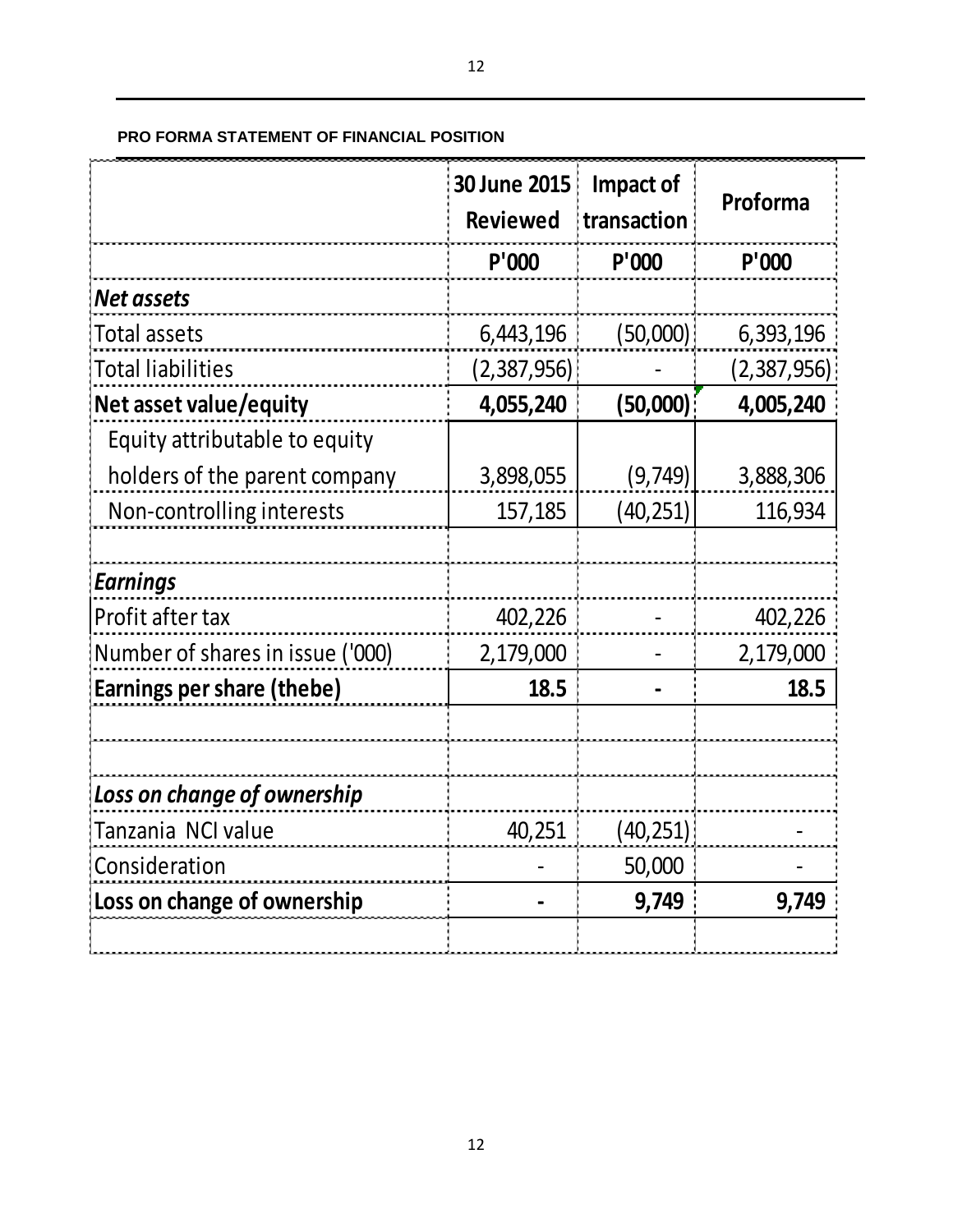#### **INDEPENDENT EXPERT OPINION**

<span id="page-12-0"></span>

23 October 2015

Letshego Holdings Limited P.O. Box 381 Gaborone Botswana

Dear Sirs

## **INDEPENDENT VALUATION REPORT TO LETSHEGO HOLDINGS LIMITED REGARDING THE ACQUISITION OF THE MINORITY INTEREST IN LETSHEGO TANZANIA LIMITED**

## **INTRODUCTION**

As part of Letshego Holdings Limited's ("LHL") pan-African expansion strategy, LHL started entering into new markets, mostly through partnering up with local investors. This would typically involve the local investor taking up a minority shareholding in the LHL subsidiary. This partnership was critical in getting the operations established in each country of investment.

The minority shareholders of Letshego Tanzania Limited ("Letshego Tanzania") assisted with the establishment of Letshego Tanzania upon its incorporation in 2006. Over the years they have been instrumental in assisting Letshego Tanzania with various operational issues regarding loan registration and collection processes, amongst others. With the operating environment now stabilised, the local investors are seeking to exit their minority shareholdings in Letshego Tanzania. LHL has entered into a share sale agreement with the minority shareholder for the purchase of their shares in Letshego Tanzania (the "Transaction"), pursuant to which Letshego Tanzania will become a wholly owned subsidiary of LHL. The consideration payable for the Transaction amounts to TZS 10.4 billion for the remaining 13% of Letshego Tanzania.

> African Alliance Advisory (Pty) Ltd, (Incorporated in the Republic of South Africa Reg. No. 2002/030821/07) Authorised Financial Services Provider: FSP No. 24828

Directors: LR da Camara, PA O'Flaherty Illovo Edge Office Block, Building 4, Cnr Harries and Fricker roads, Illovo, Gauteng, 2196

Postnet Suite 78, Private Bag X11, Birnam Park, Gauteng, 2015

Telephone: (+27) 11 214 8300 www.africanalliance.com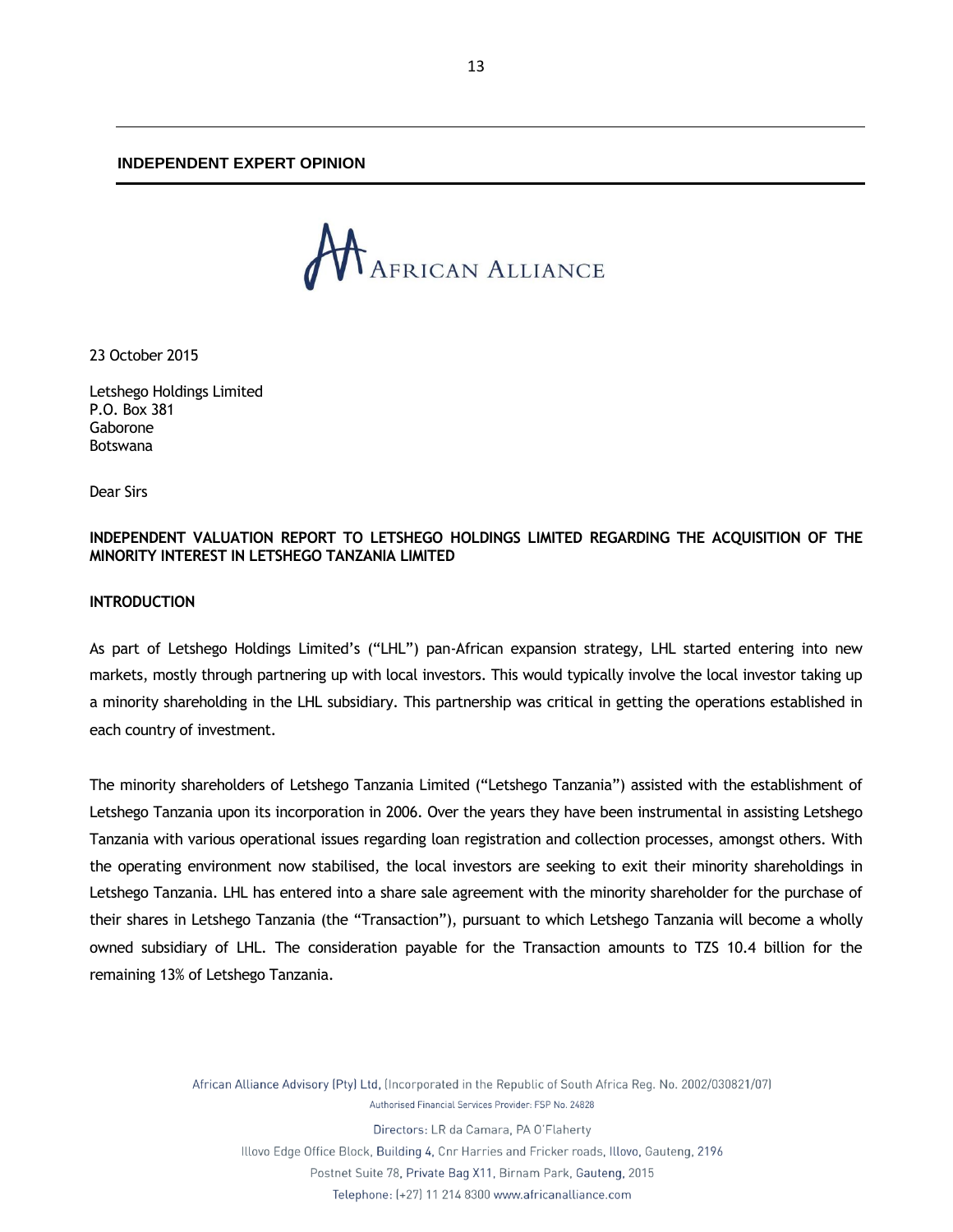The acquisition of the shares in Letshego Tanzania, not already owned by LHL, is defined as a "related party transaction" under Section 10.1 (Transactions with Related Parties), specifically Section 10.4 of the Botswana Stock Exchange ("BSE") Listings Requirements. LHL is therefore required to provide the BSE with a written confirmation from an independent professional expert that the terms of the Transaction with the related party are fair and reasonable (a "Fairness Opinion") as far as the shareholders of the listed company are concerned as required by Section 10.4 of the BSE Listings Requirements.

African Alliance Advisory Limited ("African Alliance") has been appointed by the board of directors of LHL to express a Fairness Opinion on the Transaction, as required in terms of section 10.4 of the BSE Listing Requirements.

#### **RESPONSIBILITY**

Compliance with the BSE Listing Rules is the responsibility of the LHL Directors. Our responsibility is to express a Fairness Opinion based on an independent valuation of Letshego Tanzania based on our independent reasonable assurance engagement, performed in accordance with the International Standards on Assurance Engagements (ISAE 3000): Assurance engagements other than audits or reviews of historical information. This standard requires us to comply with ethical requirements and to plan and perform the assurance engagement to obtain reasonable assurance, regarding the subject matter of the engagement. Our responsibility encompasses the following:

- i. We will design our procedures to address all matters we believe to be significant within the scope described above without necessarily addressing matters that are not apparent to us from the reasonable enquiry we undertake as independent professional experts;
- ii. We will discuss all matters that we consider to be of significance with the Directors as these arise during the course of our work;
- iii. Conclusions based on information supplied by and from discussions with the Directors and their professional advisors, and by performing those procedures that would enable us to express an opinion on the information included in our statement; and
- iv. The Fairness Opinion shall not in any way constitute recommendations regarding the completion of the Transaction.

#### **DETAILS AND SOURCES OF INFORMATION**

In performing our independent valuation we have relied upon the following principal sources of information:

- Signed share sale agreement;
- Annual Financial Statements ("AFS") of Letshego Tanzania for the years ended 31 January 2012, 2013 and AFS for the 11 months ended 31 December 2014. Letshego Tanzania changed its financial reporting date to align to that of LHL;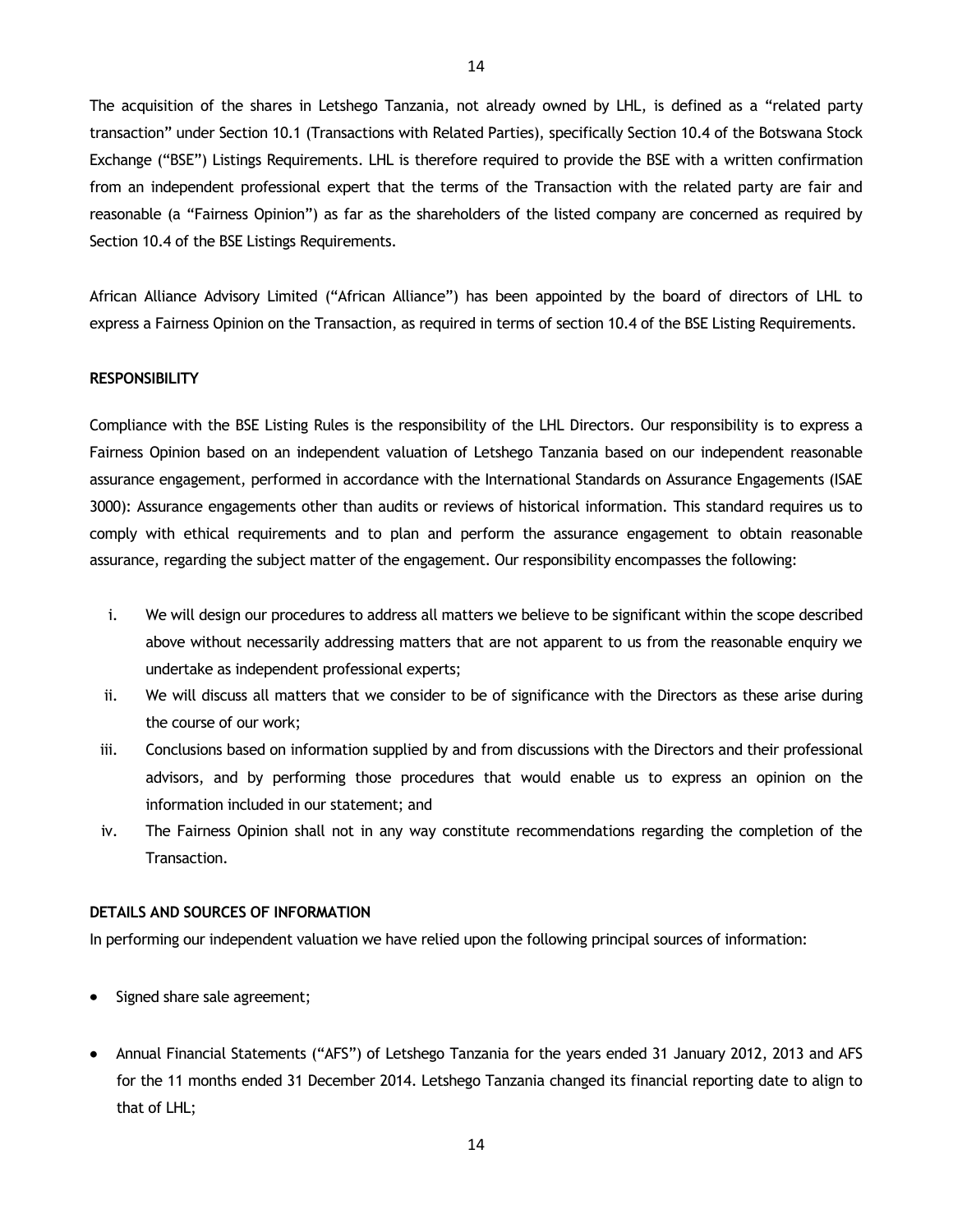- Letshego Tanzania's management accounts as at 31 August 2015 ("Valuation Date");
- Budgeted financial information in respect of Letshego Tanzania for the financial year ending 31 December 2015;
- Forecast financial information in respect of Letshego Tanzania for the financial years ending 31 December 2016 to 2019;
- Discussions with LHL management regarding the strategic rationale for the Transaction;
- Discussions with LHL management regarding the historical, budget and forecast financial information of Letshego Tanzania;
- Prevailing market, economic, legal and other conditions which may affect the underlying value of Letshego Tanzania;
- Publicly available information relating to the general Microfinance sector in Tanzania; and
- Publicly available information relating to the industry in which Letshego Tanzania operates that we deemed to be relevant, including LHL company announcements and media articles.

The information above was secured from:

- Directors and management of the LHL; and
- Third party sources, including information related to publicly available economic, market and other data which  $\bullet$ we considered applicable to, or potentially influencing the operations of Letshego Tanzania.

# **PROCEDURES**

In performing our independent valuation we have undertaken the following procedures and taken into account the following factors in evaluating the fairness of the Transaction:

- Reviewed the terms and conditions of the Transaction;
- Reviewed the financial information related to Letshego Tanzania, as detailed above;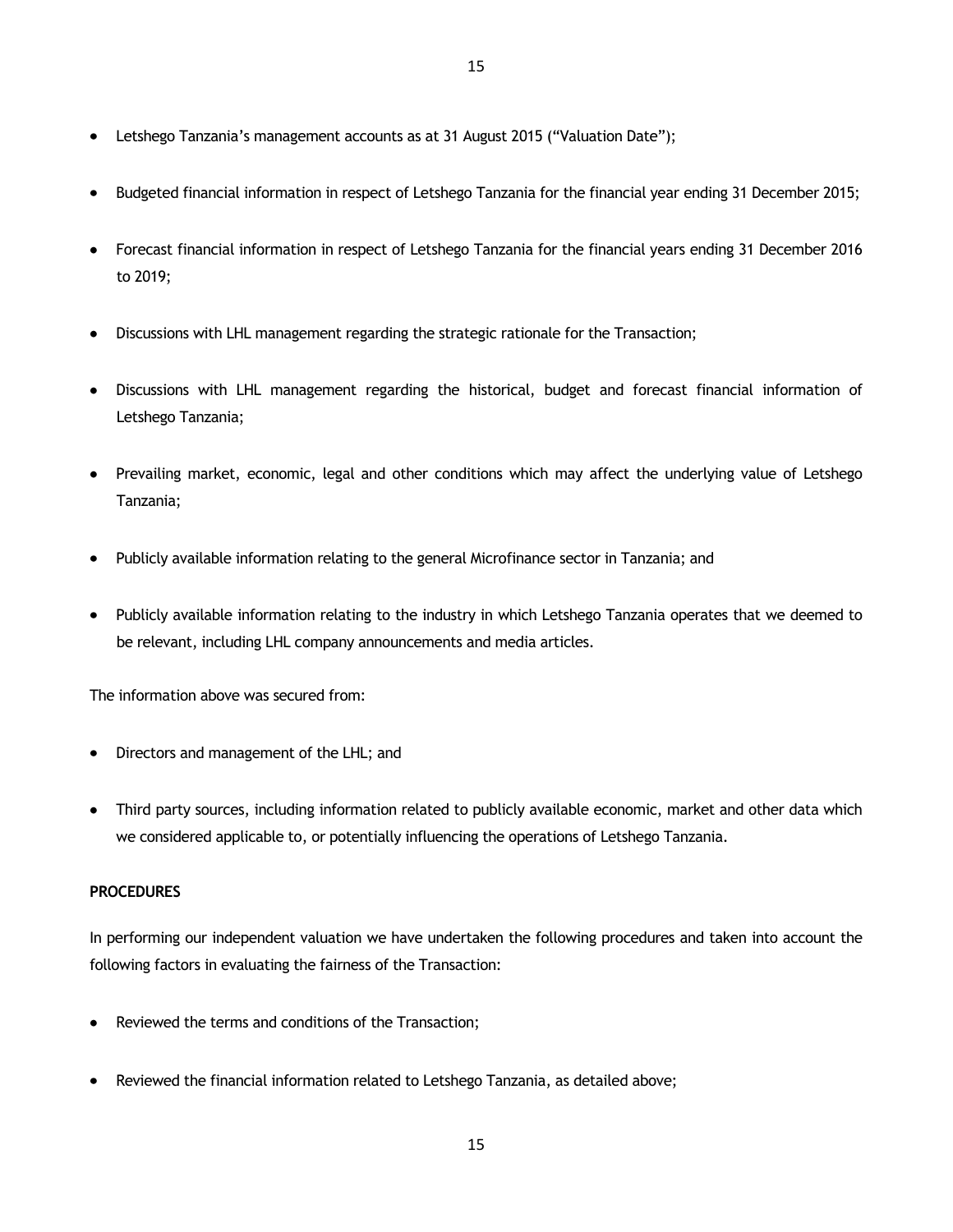- Reviewed and obtained an understanding as to the forecast financial information in respect of Letshego Tanzania and assessed the achievability thereof by considering historic information as well as macroeconomic and sector specific data to determine the achievability of the projections;
- Held discussions with the management of LHL and considered such other matters as we consider necessary, including assessing the prevailing economic and market conditions and trends;
- Compiled forecast cash flows by using the forecast financial information as detailed above and African Alliance's assumptions in respect of growth in revenue and net profits beyond the forecast period. African Alliance's assumptions of cost of equity were applied to the forecast cash flows to produce a discounted cash flow valuation of Letshego Tanzania;
- Compiled a market comparable valuation based on African Alliance's calculated price-to-book and price earnings multiples of comparable market and financial information to the profit after tax and book value as at the valuation date;
- Assessed the long-term potential of Letshego Tanzania based on historic and forecast performance and assuming growth in loans and advances;
- Performed a sensitivity analysis on key assumptions included in the valuation, specifically related to projected growth rates in the loan book, discount rate used in the valuation model and growth rate beyond the forecast period; and
- Evaluated the relative risks associated with Letshego Tanzania and the Microfinance sector in Tanzania, including assessing prevailing economic and market conditions and trends.

## **APPROPRIATENESS AND REASONABLENESS OF UNDERLYING INFORMATION AND ASSUMPTIONS**

We satisfied ourselves as to the appropriateness and reasonableness of the information and assumptions employed in performing our independent valuation by:

- Conducting analytical reviews on the historic financial results and forecast financial information in respect of Letshego Tanzania, such as key ratio and trend analyses; and
- Determining the extent to which any representations were confirmed by documentary evidence as well as our understanding of Letshego Tanzania and the Microfinance sector.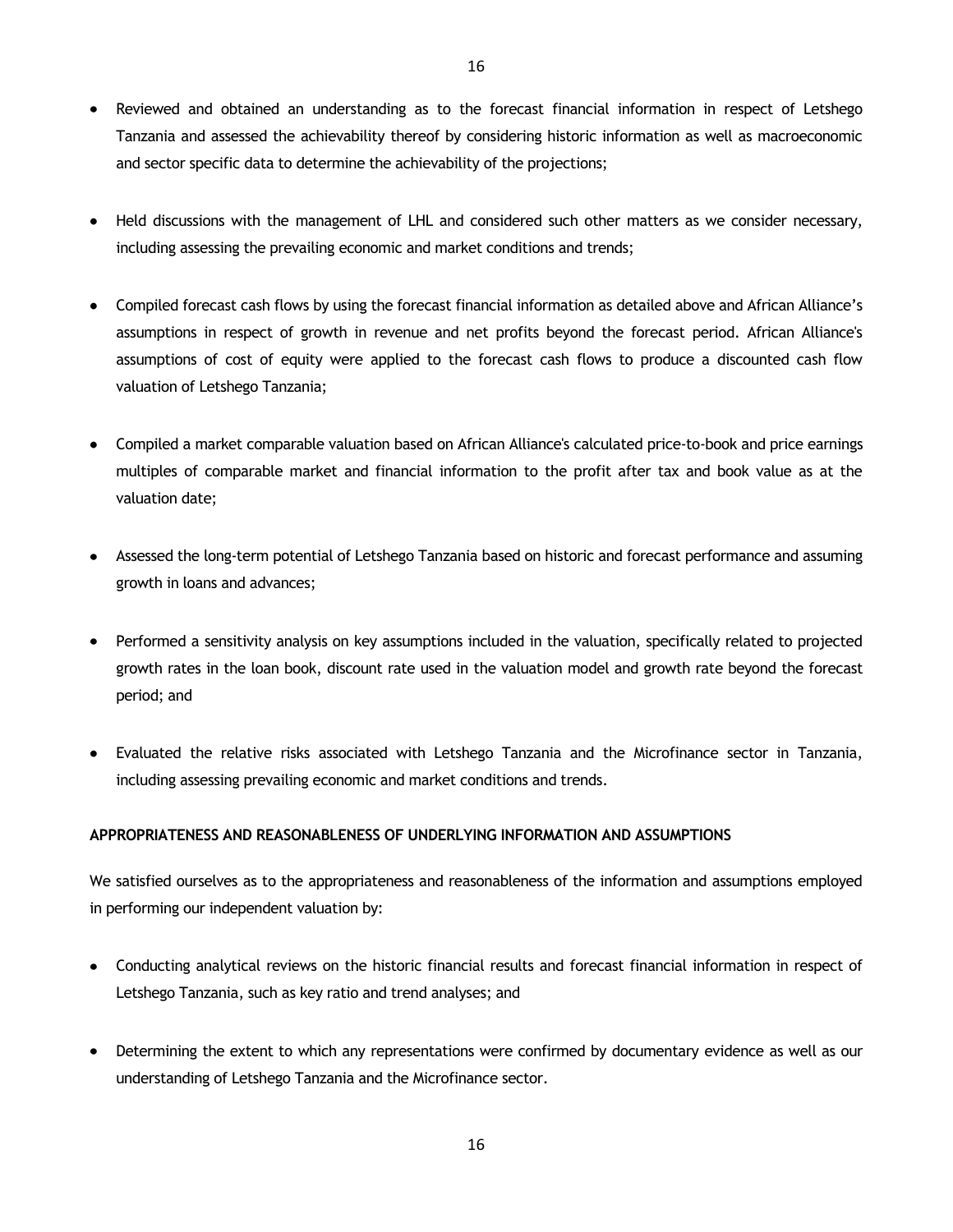**LIMITING CONDITIONS**

This independent valuation is provided to the directors and shareholders of LHL in connection with and for the purposes of the Transaction. The independent valuation does not purport to cater for each individual shareholder's perspective, but rather that of the general body of LHL shareholders.

Individual shareholders' decisions regarding the Transaction may be influenced by such shareholders' particular circumstances and accordingly individual shareholders should consult an independent advisor if in any doubt as to the merits or otherwise of the Transaction.

We have relied upon and assumed the accuracy of the information provided to us in deriving our independent valuation. Where practical, we have corroborated the reasonableness of the information provided to us for the purpose of our independent valuation, whether in writing or obtained in discussion with management, by reference to publicly available or independently obtained information. While our work has involved an analysis of, *inter alia*, the financial information, and other information provided to us, our engagement does not constitute an audit conducted in accordance with generally accepted auditing standards.

Where relevant, Letshego Tanzania's financial forecast relates to future events and is based on assumptions that may or may not remain valid for the whole of the forecast period. Consequently, such information cannot be relied upon to the same extent as that derived from audited financial statements for completed accounting periods. We express no opinion as to how closely the actual future results of Letshego Tanzania will correspond to those projected. We have however considered the assumptions inherent therein.

We have also assumed that the Transaction will have the legal consequences described in discussions with, and materials furnished to us, by representatives of LHL and we express no opinion on such consequences.

Our independent valuation is based on current economic, regulatory and market as well as other conditions. Subsequent developments may affect the independent valuation, and we are under no obligation to update, review or re-affirm our independent valuation based on such developments.

#### **INDEPENDENCE**

We confirm that African Alliance has no equity interest in LHL or Letshego Tanzania or any interest in other party to the Transaction.

Furthermore, we confirm that our professional fees are not contingent upon the success of the proposed Transaction.

## **HISTORICAL FINANCIAL INFORMATION**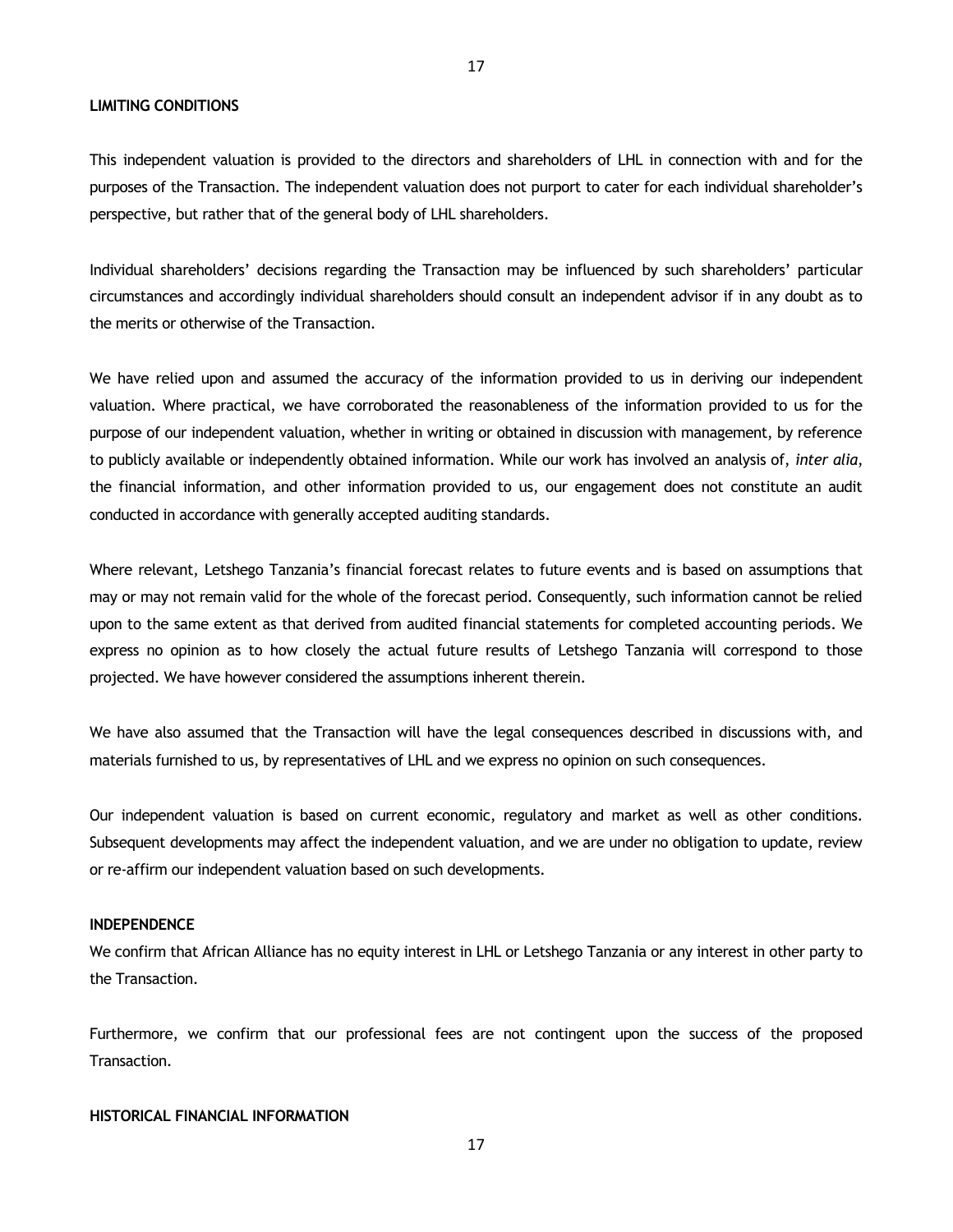# **Balance Sheet**

|                                                |            |            | 2014A      |                        | <b>ManAccs</b> |
|------------------------------------------------|------------|------------|------------|------------------------|----------------|
| Balance sheet (TZS '000)                       | 2012A      | 2013A      |            | $(Jan)$ 2014A<br>(Dec) | (Aug 2015)     |
| <b>Assets</b>                                  |            |            |            |                        | 1,000          |
| Cash and bank balances                         | 2,565,045  | 8,270,192  | 6,884,374  | 6, 148, 163            | 8,124,019      |
| Net loans and advances to customers            | 51,627,492 | 66,109,198 | 58,005,864 | 58,252,321             | 63,539,640     |
| Other receivables                              | 158,950    | 613,794    | 422,177    | 436,511                | 202,037        |
| Deferred tax asset                             | 396,969    | 390,758    | 975,327    | 658,601                | 240,007        |
| Corporate tax recoverable                      | 446,322    |            |            | 230,216                | 265,021        |
| Property and equipment incl. intangible assets | 283,845    | 360,138    | 280,973    | 431,560                | 381,806        |
| <b>Total assets</b>                            | 55,478,623 | 75,744,080 | 66,568,715 | 66, 157, 372           | 72,752,530     |
| Equity and liabilities                         |            |            |            |                        |                |
| Trade and other payables                       | 13,496,482 | 1,147,661  | 858,766    | 1,268,400              | 707,846        |
| Tax payable                                    |            | 836,337    | 1,136,638  |                        |                |
| Borrowings- Interco.                           | 12,723,718 | 29,725,367 | 2,264,590  | 1,389,147              | 1,828,863      |
| <b>Total liabilities</b>                       | 26,220,200 | 31,709,365 | 4,259,994  | 2,657,547              | 2,536,709      |
| Share capital- Ordinary                        | 149,445    | 149,445    | 149,445    | 149,445                | 149,445        |
| Retained earnings                              | 17,268,819 | 31,985,620 | 50,217,733 | 62,196,610             | 69,279,672     |
| Preference share capital                       | 11,496,037 | 11,496,037 | 11,496,037 | 496,037                | 496,037        |
| Share based payment reserve/ LTIP              | 344,122    | 403,613    | 445,506    | 657,733                | 290,666        |
| <b>Total equity</b>                            | 29,258,423 | 44,034,715 | 62,308,721 | 63,499,825             | 70,215,820     |
| <b>Total equity and liabilities</b>            | 55,478,623 | 75,744,080 | 66,568,715 | 66, 157, 372           | 72,752,530     |

**Income Statement**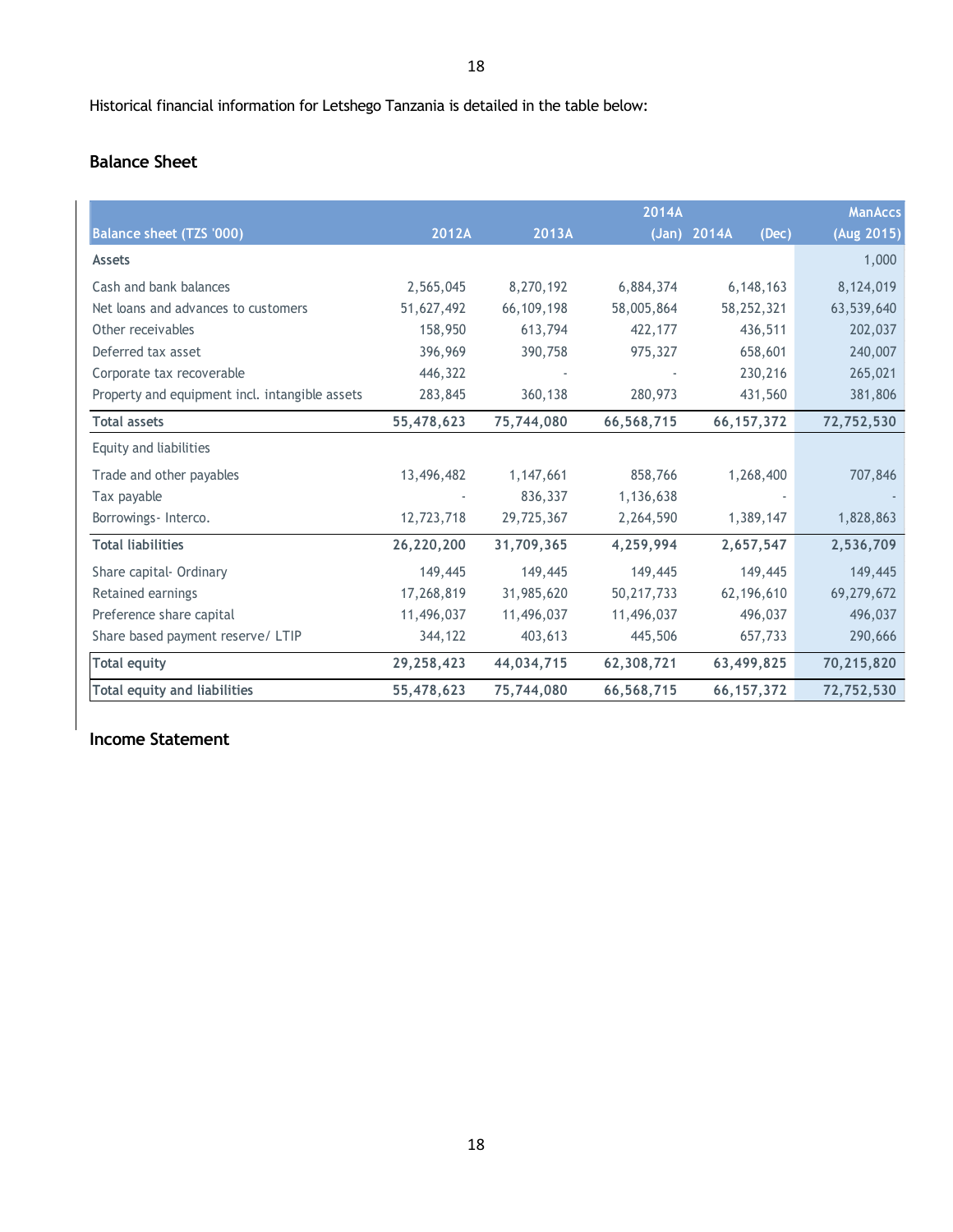|                                         |               |                | 2014A         | 2014A          | <b>ManAccs</b> |
|-----------------------------------------|---------------|----------------|---------------|----------------|----------------|
| Income statement (TZS '000)             | 2012A         | 2013A          | (Jan)         | (Dec)          | (Aug 2015)     |
| Interest income                         | 21,487,677    | 37,485,510     | 38,855,277    | 34,895,029     | 19,805,809     |
| Interest expense                        | (600, 112)    | (2,944,806)    | (1, 224, 267) | (287, 985)     |                |
| Net interest income                     | 20,887,565    | 34,540,704     | 37,631,010    | 34,607,044     | 19,805,809     |
| Net fee and commission income           | 6,153         | 2,537          | 58,995        | 582,025        | 41,637         |
| Other operating income/ (expenses)      | 79,827        | (383)          |               |                |                |
| <b>Total income</b>                     | 20,973,545    | 34,542,858     | 37,690,005    | 35,189,069     | 19,847,446     |
| Impairment losses on loans and advances | (1, 527, 474) | (2,075,319)    | (3, 521, 524) | (1, 583, 902)  | (934, 557)     |
| Net operating income                    | 19,446,071    | 32,467,539     | 34, 168, 481  | 33,605,168     | 18,912,889     |
| Operating expenses                      | (8,634,634)   | (11, 150, 751) | (8, 549, 519) | (10, 227, 196) | (6, 313, 043)  |
| <b>Profit before tax</b>                | 10,811,437    | 21,316,788     | 25,618,962    | 23,377,971     | 12,599,846     |
| Tax expense                             | (3, 268, 486) | (6, 599, 987)  | (7, 386, 849) | (7,007,095)    | (4, 152, 495)  |
| Profit for the year                     | 7,542,951     | 14,716,801     | 18,232,113    | 16,370,877     | 8,447,351      |
|                                         |               |                |               |                |                |
| Gross loans and advances to customers   | 52, 133, 892  | 66,973,307     | 60,079,106    | 58,964,226     | 69,594,597     |
| Total interest earning assets           | 52, 133, 892  | 66,973,307     | 60,079,106    | 58,964,226     | 69,594,597     |

#### **VALUATION APPROACH**

The four most widely used valuation techniques for Microfinance financial institutions involve the income approach and two types of market comparable multiples. The income approach indicates the market value of an enterprise based on the present value of the cash flows that the business can be expected to generate in the future. Multiples can be based on historical values (trailing multiples) or future estimates (forward multiples) of historic financial information of comparable listed companies.

Banks and Microfinance financial institutions pose particular challenges for valuations for two principal reasons. The first is that the nature of these businesses makes it difficult to define finance costs, making the estimation of free cash flows much more difficult. The other is that debt is essentially a 'working capital' for these institutions. Capital for non-financial services firms takes the form of debt and equity. To determine an equity value for such firms, an enterprise value is determined, based on cash flows to the firm and debt is deducted from the enterprise value to arrive at net equity value. Capital in a lending institution's context can therefore be more narrowly defined as including only equity capital. Consequently, a free cash flow to equity discount model has been used to value Letshego Tanzania as opposed to a free cash flow to firm model.

The two equity-based alternatives to valuing financial institutions include:

- Cash flow to equity discount model; and
- Dividend discount model (not applicable as Letshego Tanzania does not have a dividends policy and has not declared any dividend from 2012).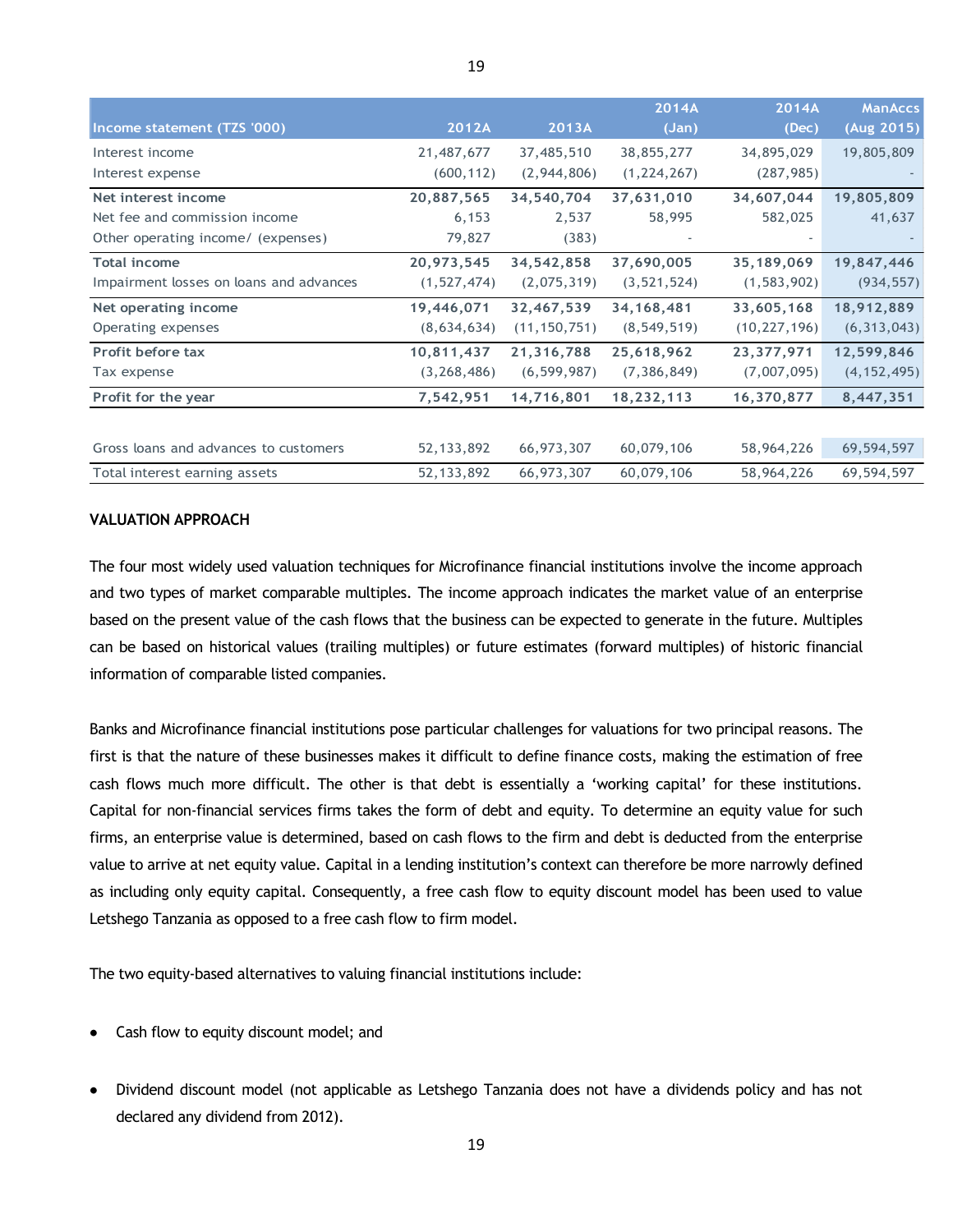We have used a cash flow to equity approach to arrive at a fair value for Letshego Tanzania. Free cash flows to equity include cash flows attributable to equity holders, i.e. net of cash flows re-invested in the firm i.e. to grow the loan book. Non-financial services firms generally look to fund future growth from equity (and debt, depending on optimal gearing strategy), while Letshego Tanzania will fund future growth through internally generated cash flows and debt, generally from LHL.

Letshego Tanzania equity has been valued by discounting cash flows to equity at the cost of equity. Equity multiples such as Price Earnings and Price-to-Book multiples are the recommended comparatives for financial service firms. We have used this approach as a secondary valuation methodology.

The valuations were performed taking cognisance of risk and other market and industry factors affecting Letshego Tanzania. Additionally, sensitivity analyses were performed on key value drivers.

Prevailing market and industry conditions were also considered as key external value drivers in assessing the risk profile of Letshego Tanzania.

#### **Cost of equity**

A cost of equity used is 31.6% and it was determined as follows:

| <b>Cost of Equity Range</b> |             |        |
|-----------------------------|-------------|--------|
| Risk free rate              | Rf          | 16.96% |
| Equity market risk premium  | <b>EMRP</b> | 8.5%   |
| <b>Beta</b>                 | ß           | 1.06   |
| Small stock premium         | <b>SSP</b>  | 5.7%   |
| $Rf + BxEMRP + SSP$         | Ke          | 31.6%  |

| <b>Beta calculation</b>               | <b>Country</b> | <b>Beta</b> |
|---------------------------------------|----------------|-------------|
| <b>Bank Raykat</b>                    | Indonesia      | 1.44        |
| Bank Danamon                          | Indonesia      | 1.06        |
| Bank Tabungan                         | Indonesia      | 1.34        |
| Equity Bank                           | Kenya          | 1.26        |
| <b>AEON Financial Service Company</b> | Japan          | 0.98        |
| Banco do Nordeste do Brasil SA        | <b>Brazil</b>  | 0.39        |
| Median                                |                | 1.06        |

*Note: Apart from Equity Bank in Kenya, there are no other listed African Microfinance institutions where reliable beta data could be sourced. Capitec Bank Holdings Limited ("Capitec") was excluded from the above comparable company beta pool as unlike the other companies used in the calculation, Capitec has moved away from the microfinance lending business to a more of a traditional bank business model.*

Comments: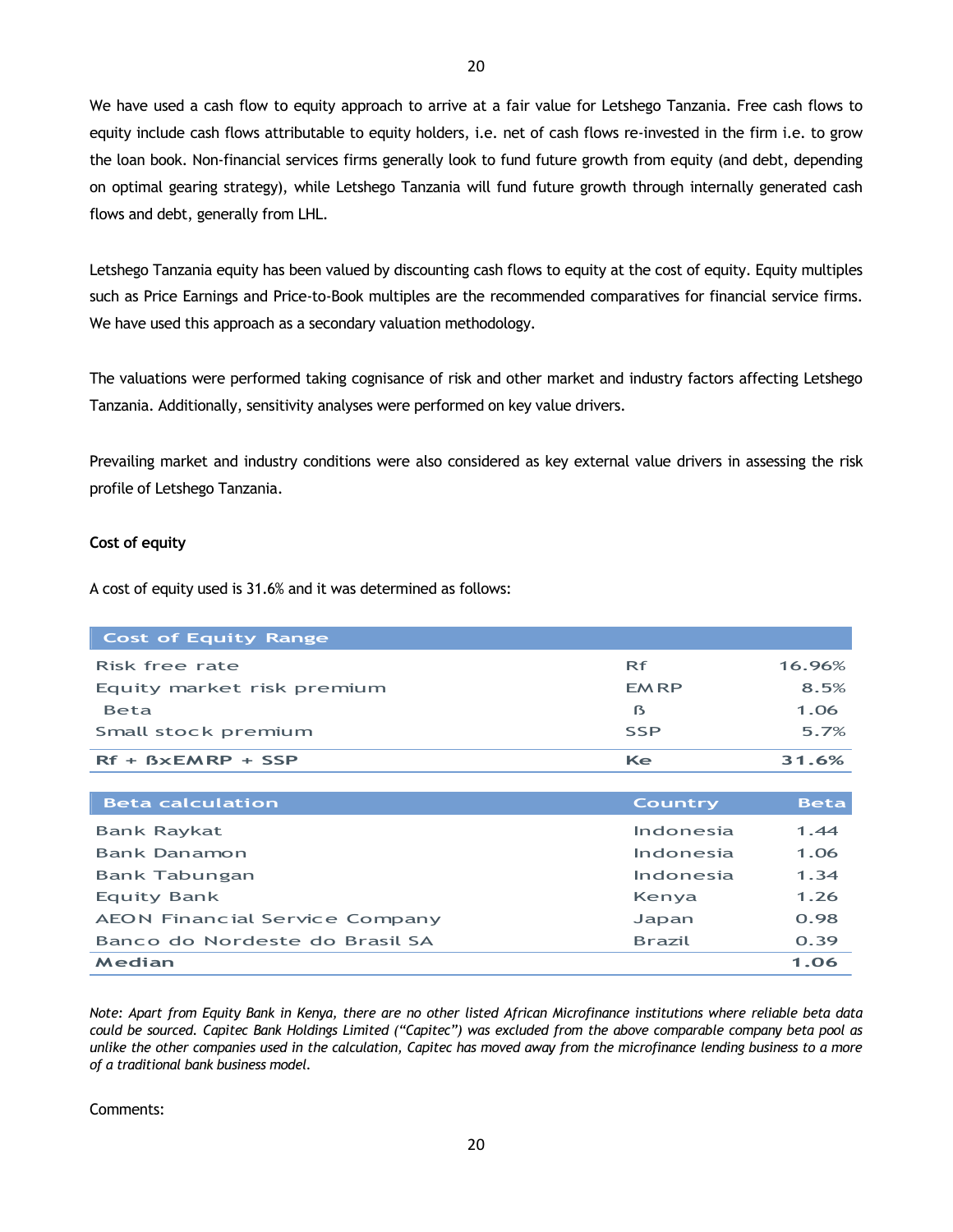- The equity market risk premium is based on the average market risk premium used in East Africa per the  $\bullet$ PwC valuation methodology survey 2014/15;
- The beta is based on the median equity betas of comparable listed global Microfinance Institutions over the past 60 months based on the data from Bloomberg; and
- To compensate for the risk not accounted for by the beta, a premium of 5.7% has been used based on the range per the PwC valuation methodology survey 2014/15 given the expected size of the Company.

## **Cash flow to equity discount model**

A valuation range of c. TZS 79 billion to c. TZS 99 billion was determined in terms of a cash flow to equity model as follows:

| Valuation (TZS '000)                                                                                                                                                                                                                                                                                                                                                                     | 2015F          | 2016F          | 2017F          | 2018F          | 2019F          |
|------------------------------------------------------------------------------------------------------------------------------------------------------------------------------------------------------------------------------------------------------------------------------------------------------------------------------------------------------------------------------------------|----------------|----------------|----------------|----------------|----------------|
| Net interest income                                                                                                                                                                                                                                                                                                                                                                      | 31,791,709     | 37, 363, 703   | 45,767,042     | 61,109,781     | 82,208,354     |
| Net fee and commission income                                                                                                                                                                                                                                                                                                                                                            | 531,466        | 1,659,640      | 1,396,162      | 1,825,409      | 2,409,540      |
| Other operating income                                                                                                                                                                                                                                                                                                                                                                   |                |                |                |                |                |
| Impairment losses on loans and advances                                                                                                                                                                                                                                                                                                                                                  | (1, 553, 761)  | (3,681,119)    | (1,769,363)    | (2, 313, 350)  | (3,053,622)    |
| Operating expenses                                                                                                                                                                                                                                                                                                                                                                       | (11, 962, 485) | (12, 355, 148) | (13, 520, 785) | (17, 233, 607) | (22, 210, 245) |
| Tax expense                                                                                                                                                                                                                                                                                                                                                                              | (7, 133, 769)  | (6,896,122)    | (9, 561, 917)  | (13, 015, 741) | (17, 803, 486) |
| Depreciation                                                                                                                                                                                                                                                                                                                                                                             | 134,216        | 164,072        | 212,279        | 259,118        | 305,657        |
| Capex                                                                                                                                                                                                                                                                                                                                                                                    | (173, 626)     | (266, 607)     | (56, 444)      | (193, 836)     | (192, 593)     |
| Free cash flow to equity                                                                                                                                                                                                                                                                                                                                                                 | 11,633,750     | 15,988,417     | 22,466,974     | 30,437,775     | 41,663,606     |
|                                                                                                                                                                                                                                                                                                                                                                                          |                |                |                |                |                |
| Valuation summary (TZS '000)                                                                                                                                                                                                                                                                                                                                                             |                | % of Value     | Low            | <b>High</b>    | Averag         |
| PV of forecast cash flows                                                                                                                                                                                                                                                                                                                                                                |                | 51%            | 55,851,079     | 61,340,041     | 58,484,11      |
| PV of residual value                                                                                                                                                                                                                                                                                                                                                                     |                | 49%            | 47,739,212     | 68,638,385     | 56,901,40      |
| Equity value (non-marketable, non-controlling basis)                                                                                                                                                                                                                                                                                                                                     |                |                | 103,590,292    | 129,978,426    | 115,385,51     |
| <b>Minority Discount</b>                                                                                                                                                                                                                                                                                                                                                                 | $-23.8%$       |                | $-24,654,489$  | $-30,934,865$  | $-27,461,752$  |
| Adjusted equity value                                                                                                                                                                                                                                                                                                                                                                    |                |                | 78,935,802     | 99,043,560     | 87,923,762     |
|                                                                                                                                                                                                                                                                                                                                                                                          |                |                |                |                |                |
| Adjusted equity value (marketable, controlling basis)                                                                                                                                                                                                                                                                                                                                    |                |                | 78,935,802     | 99,043,560     | 87,923,762     |
| Comments:<br>1. Forecast revenue growth is based on Letshego Tanzania introducing loans to the private sector as well as<br>introducing a new housing product. Letshego Tanzania will continue maintaining its current practices of<br>making all loan repayment deductions directly at the source of income of the borrowers, mainly their<br>salaries, to reduce the risk of defaults. |                |                |                |                |                |

| Valuation summary (TZS '000)                          | % of Value | Low           | High          | Average       |
|-------------------------------------------------------|------------|---------------|---------------|---------------|
| PV of forecast cash flows                             | 51%        | 55,851,079    | 61,340,041    | 58,484,114    |
| PV of residual value                                  | 49%        | 47,739,212    | 68,638,385    | 56,901,400    |
| Equity value (non-marketable, non-controlling basis)  |            | 103,590,292   | 129,978,426   | 115,385,514   |
| $-23.8%$<br><b>Minority Discount</b>                  |            | $-24,654,489$ | $-30,934,865$ | $-27,461,752$ |
| Adjusted equity value                                 |            | 78,935,802    | 99,043,560    | 87,923,762    |
|                                                       |            |               |               |               |
| Adjusted equity value (marketable, controlling basis) |            | 78,935,802    | 99,043,560    | 87,923,762    |

## Comments: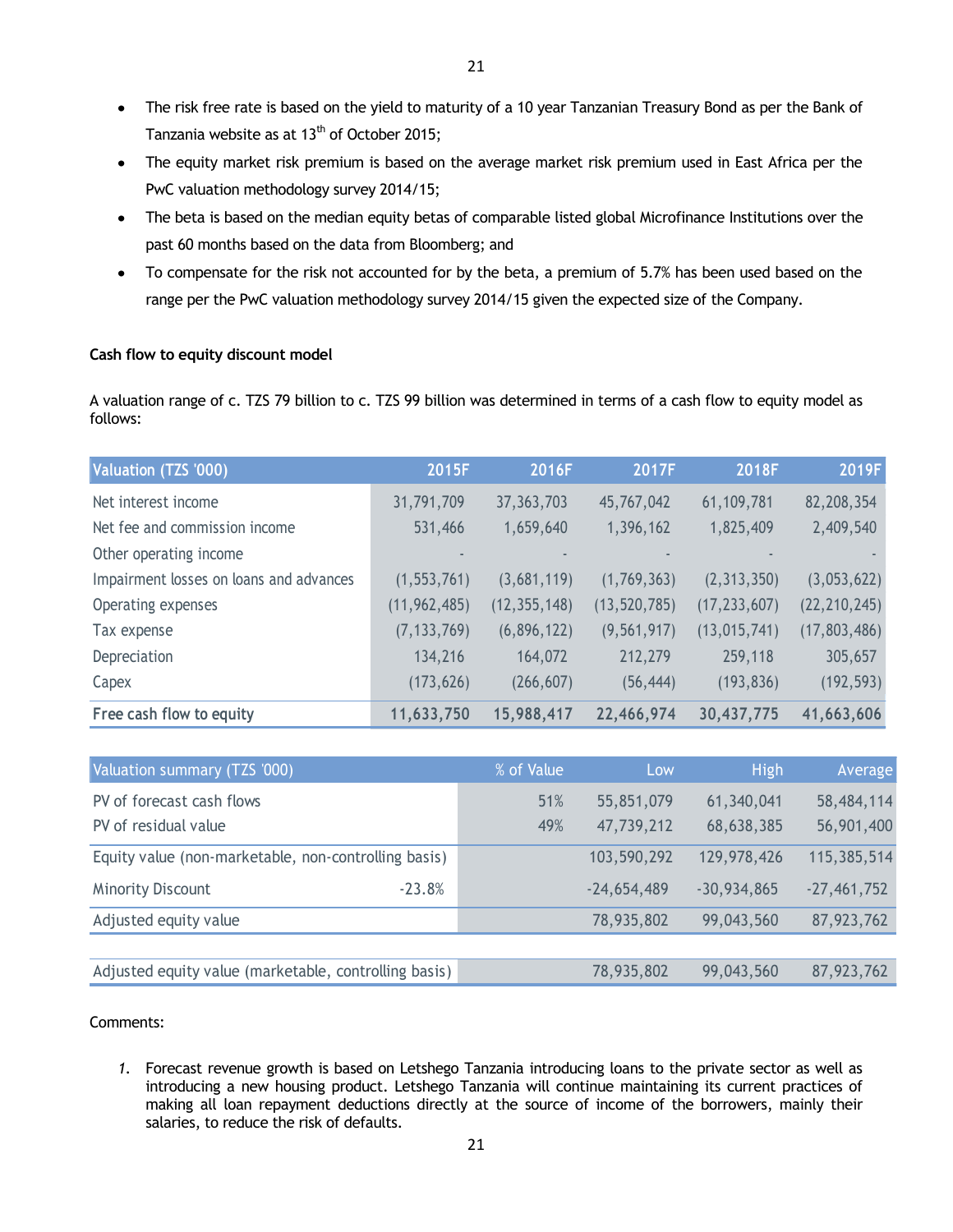#### *Sensitivity analysis - Cash flow to equity discount model*

The sensitivity analysis using various key variables impacting on Letshego Tanzania forecast performance is detailed below:

|          |      | <b>African Alliance Base Case</b> |         |                                                            |        |        |        |        |        |
|----------|------|-----------------------------------|---------|------------------------------------------------------------|--------|--------|--------|--------|--------|
|          |      |                                   |         | Ke & Terminal Growth Rate Sensity Analysis (TZS 'millions) |        |        |        |        |        |
|          |      |                                   |         |                                                            |        | Ke     |        |        |        |
|          |      |                                   | 27.6%   | 28.6%                                                      | 29.6%  | 30.6%  | 31.6%  | 32.6%  | 33.6%  |
|          |      | 3.5%                              | 102,829 | 98,235                                                     | 94,008 | 90,108 | 86,499 | 83,151 | 80,038 |
| Growth   |      | 4.0%                              | 103,995 | 99,277                                                     | 94,943 | 90,949 | 87,259 | 83,839 | 80,662 |
|          | Rate | 4.5%                              | 105,210 | 100,362                                                    | 95,914 | 91,822 | 88,046 | 84,550 | 81,307 |
| Terminal |      | 5.0%                              | 106,480 | 101,492                                                    | 96,926 | 92,730 | 88,863 | 85,288 | 81,974 |
|          |      | 5.5%                              | 107,807 | 102,672                                                    | 97,979 | 93,673 | 89,711 | 86,052 | 82,666 |
|          |      | 6.0%                              | 109,195 | 103,904                                                    | 99,077 | 94,655 | 90,592 | 86,846 | 83,382 |

# **African Alliance Base Case**

# **Terminal Value as % of Total Value**

|                         |      |       |       |       | Ke    |       |       |       |
|-------------------------|------|-------|-------|-------|-------|-------|-------|-------|
|                         |      | 27.6% | 28.6% | 29.6% | 30.6% | 31.6% | 32.6% | 33.6% |
|                         | 3.5% | 53.5% | 52.2% | 50.9% | 49.7% | 48.4% | 47.3% | 46.1% |
|                         | 4.0% | 54.0% | 52.7% | 51.4% | 50.1% | 48.9% | 47.7% | 46.5% |
|                         | 4.5% | 54.5% | 53.2% | 51.9% | 50.6% | 49.4% | 48.1% | 47.0% |
| Terminal Growth<br>Rate | 5.0% | 55.1% | 53.7% | 52.4% | 51.1% | 49.8% | 48.6% | 47.4% |
|                         | 5.5% | 55.6% | 54.2% | 52.9% | 51.6% | 50.3% | 49.1% | 47.8% |
|                         | 6.0% | 56.2% | 54.8% | 53.4% | 52.1% | 50.8% | 49.5% | 48.3% |

#### **Market Approach Valuation**

The Market Approach indicates the market value of an enterprise based on a comparison of the business to a peer group of publicly traded companies. The Market Approach may also indicate the value of an enterprise by applying the implied multiples of recent transactions, in the same industry, to the earnings of the entity being valued. We have performed a detailed Market Approach valuation for Letshego Tanzania based on historic and forecast multiples of comparable financial institutions. The Market Approach is particularly reliable in the valuation of privately owned enterprises as there are a number of comparable listed institutions. For illustrative purposes we have also calculated and presented the multiples of listed traditional banks in Tanzania.

A valuation range of c. TZS 72.79 billion to TZS 94.871 billion was determined using the market approach methodology. This particular approach used the Price to Book ("P/B") multiple and the Price to Earnings ("P/E") multiple.

#### **Price to Book Multiple**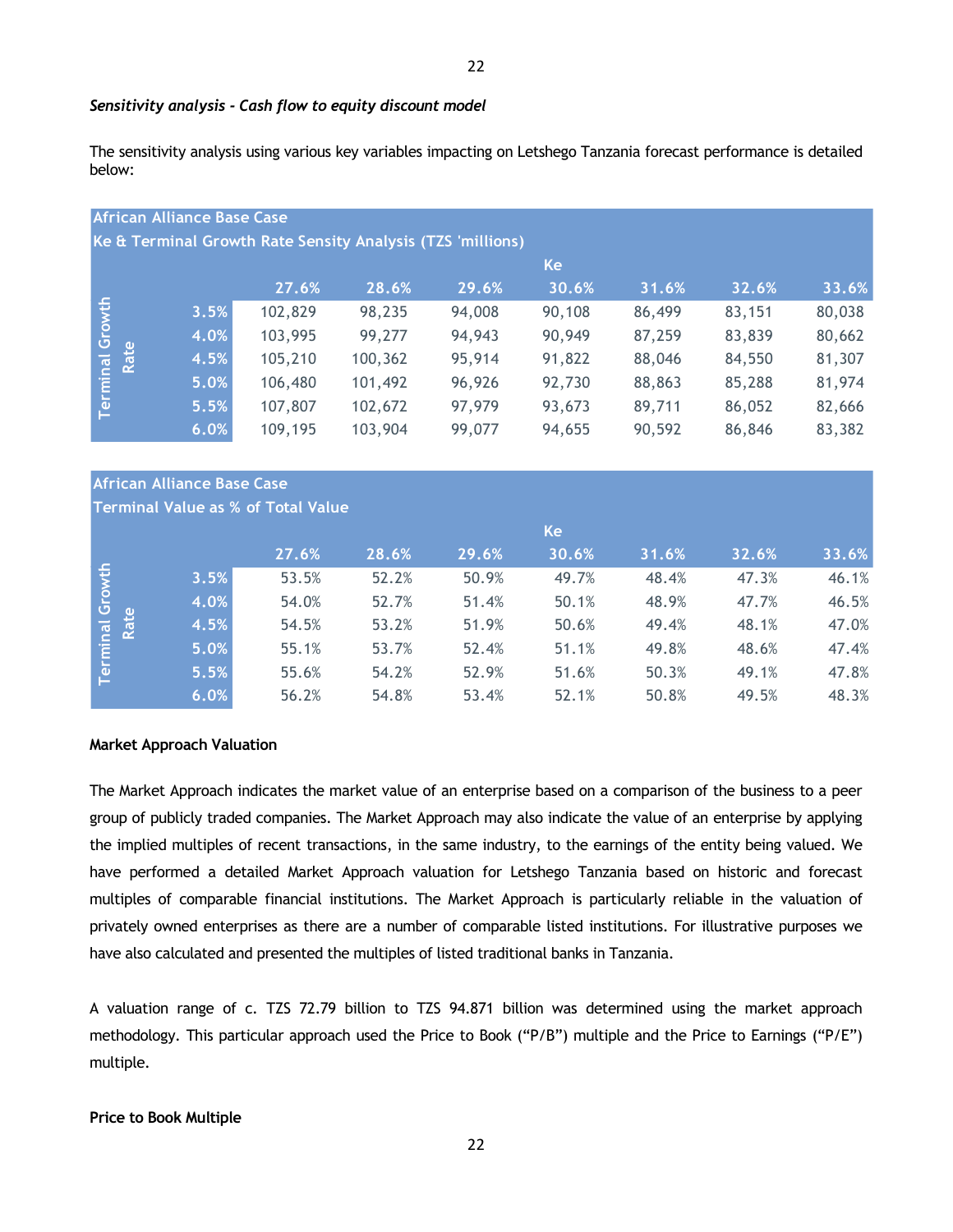Research has shown that there is a relationship between P/B and Return on Equity ("ROE") in financial institutions. A valuation range of c. TZS 72.79 billion to TZS 94.871 billion was determined using the unadjusted median P/B multiple and the adjusted median P/B multiple for the 2014 financial year.

The table below shows the unadjusted P/B multiples of the comparable companies used in the analysis. The P/B multiples are based on the share prices at the valuation date and the last reported Net Asset Value ("NAV") of each comparable.

| $m$ and $m$ and $m$ and $m$ and $m$ and $m$ are not reduced to the function and $m$ and $m$ and $m$ and $m$ and $m$ and $m$ and $m$ |                |                      |           |            |
|-------------------------------------------------------------------------------------------------------------------------------------|----------------|----------------------|-----------|------------|
| comparable.                                                                                                                         |                |                      |           |            |
|                                                                                                                                     |                | <b>Market Cap</b>    | <b>PB</b> | <b>ROE</b> |
| <b>Name</b>                                                                                                                         | <b>Country</b> | <b>USD</b> 'millions | 2014A     | 2014A      |
| Bank Danamon Indonesia Tbk PT                                                                                                       | Indonesia      | 1,936                | 0.8       | 8.4%       |
| Bank Tabungan Negara (Persero) Tbk PT                                                                                               | Indonesia      | 780                  | 0.9       | 9.4%       |
| Bank Rakyat Indonesia (Persero) Tbk PT                                                                                              | Indonesia      | 16,206               | 2.4       | 27.4%      |
| Capitec Bank Holdings Ltd                                                                                                           | South Africa   | 4,847                | n/a       | n/a        |
| <b>Equity Bank Ltd</b>                                                                                                              | Kenya          | 1,616                | 2.6       | 29.7%      |
| Financiera Independencia SAB de CV SOFOM ENR                                                                                        | Mexico         | 178                  | 0.8       | 9.7%       |
| Aeon Financial Service Co Ltd                                                                                                       | Japan          | 4,450                | 2.0       | 14.2%      |
| Banco do Nordeste do Brasil SA                                                                                                      | Brazil         | 607                  | 0.7       | 26.2%      |
| Mibanco Banco de la Microempresa SA                                                                                                 | Peru           | 248                  | 1.3       | 21.9%      |
|                                                                                                                                     |                |                      |           |            |
| <b>CRDB Bank PLC</b>                                                                                                                | Tanzania       | 446                  | 2.2       | 23.4%      |
| National Microfinace Bank PLC                                                                                                       | Tanzania       | 635                  | 2.4       | 30.2%      |
| DCB Commercial Bank PLC                                                                                                             | Tanzania       | 18                   | 1.2       | 11.5%      |
| Median                                                                                                                              |                | 1,616                | 1.10      | 18.1%      |

*The P/B multiples of the listed Tanzanian Banks are shown for illustrative purposes only and are not taken into account in the P/B multiple valuation of Letshego Tanzania as they are traditional banks rather than microfinance institutions. Whereas Capitec Bank Holdings Ltd was excluded from the analysis as it has changed its business model away from a microfinance institution to that of a more traditional bank.*

## **Price Earnings Multiple**

The P/E multiple valuation resulted in a valuation range of TZS 74.981 billion to TZS 91.437 billion. A trailing P/E and forward P/E multiple were used in determining the above valuation range. The P/E multiple valuation of Letshego Tanzania is based on the median P/E multiple of the listed financial institutions used in the analysis.

The median P/E multiples of the comparative financial institutions for 2014 and 2015F were applied to the 2014 and 2015F profit after tax of Letshego Tanzania.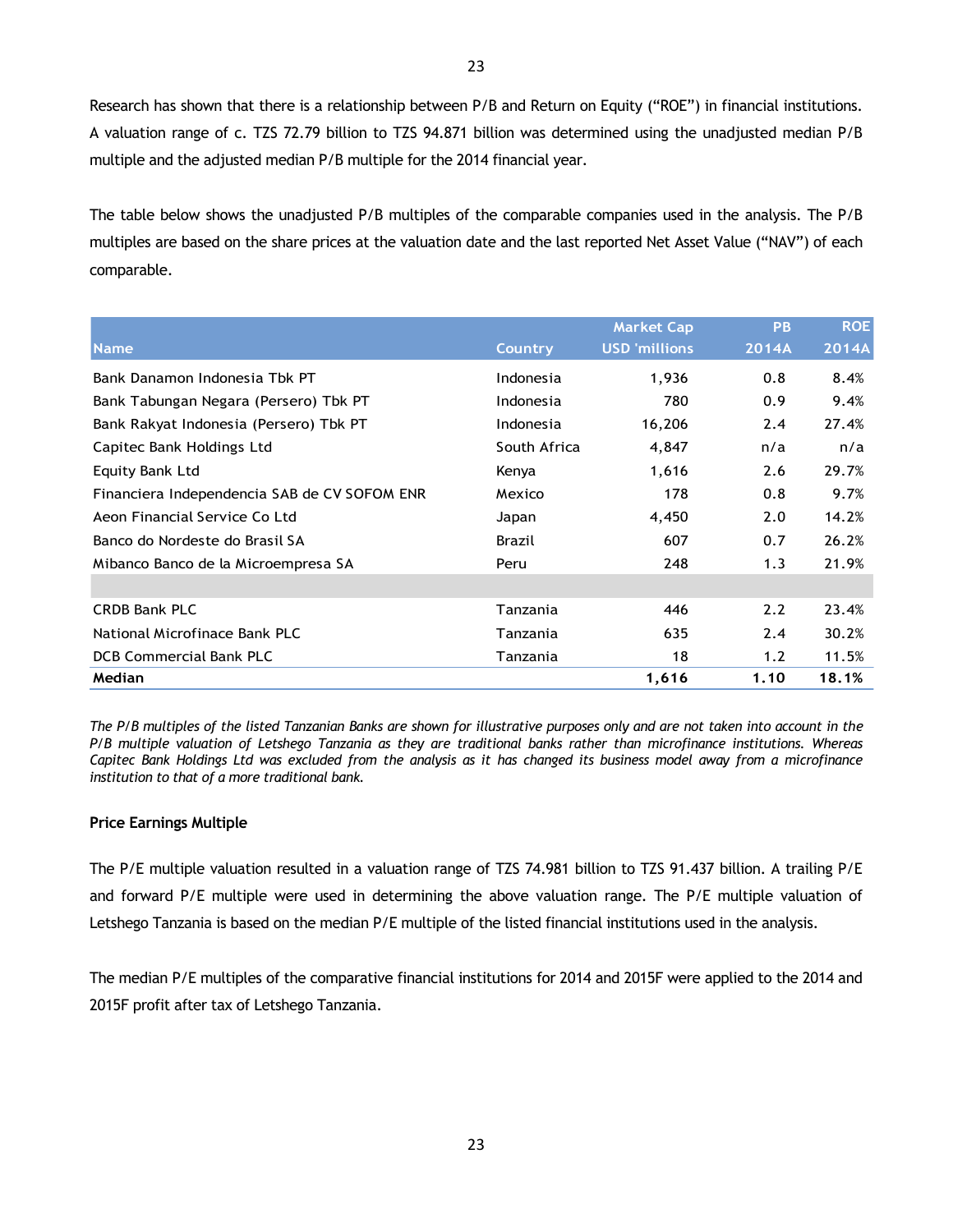|                                              | 24 |                |                      |       |       |
|----------------------------------------------|----|----------------|----------------------|-------|-------|
|                                              |    |                | <b>Market Cap</b>    | PE.   |       |
| <b>Name</b>                                  |    | <b>Country</b> | <b>USD</b> 'millions | 2014A | 2015F |
| Bank Danamon Indonesia Tbk PT                |    | Indonesia      | 1,936                | 10.3  | 10.5  |
| Bank Tabungan Negara (Persero) Tbk PT        |    | Indonesia      | 780                  | 10.0  | 17.4  |
| Bank Rakyat Indonesia (Persero) Tbk PT       |    | Indonesia      | 16,206               | 9.5   | 11.3  |
| Capitec Bank Holdings Ltd                    |    | South Africa   | 4,847                | 25.5  | 20.9  |
| <b>Equity Bank Ltd</b>                       |    | Kenya          | 1,616                | 9.7   | 9.0   |
| Financiera Independencia SAB de CV SOFOM ENR |    | Mexico         | 178                  | 9.3   | 8.1   |
| Aeon Financial Service Co Ltd                |    | Japan          | 4,450                | 13.8  |       |
| Banco do Nordeste do Brasil SA               |    | <b>Brazil</b>  | 607                  | 2.8   |       |
| Mibanco Banco de la Microempresa SA          |    | Peru           | 248                  | 7.2   |       |
|                                              |    |                |                      |       |       |
| <b>CRDB Bank PLC</b>                         |    | Tanzania       | 446                  | 10.1  |       |
| National Microfinace Bank PLC                |    | Tanzania       | 635                  | 8.9   |       |
| <b>DCB Commercial Bank PLC</b>               |    | Tanzania       | 18                   | 10.5  |       |
| Median                                       |    |                | 1,616                | 9.7   | 10.9  |

| <b>Implied Multiples</b> | 2014A |             | <b>2015F</b> | 2014                   |
|--------------------------|-------|-------------|--------------|------------------------|
| <b>Market Approach</b>   | Low   | <b>High</b> |              | LHL - Implied Approach |
| Implied Price to book    | 1.17  | 1.53        |              | 1.29                   |
| Implied Price Earnings   |       | 6.1         | 6.4          | 5.33                   |

*Note: The above implied multiples have been adjusted for size and as a result they will be lower than the median multiples from comparable financial institutions.*

# **Market Approach Summary**



to the minorities: **TZS 10.4 billion.**

**This equates to an implied valuation of TZS 80 billion**.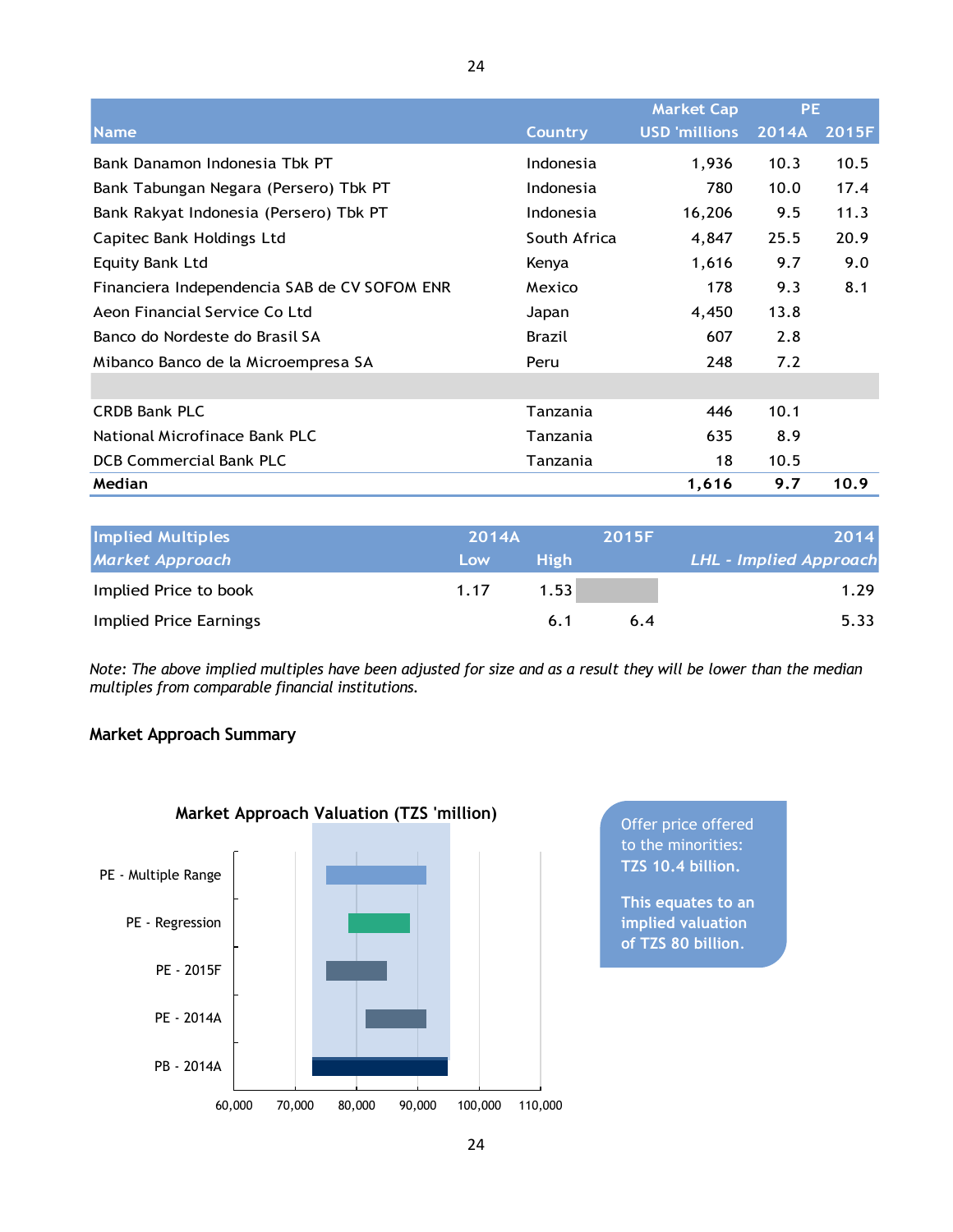#### **VALUATION RESULTS**

Based on the results of our procedures performed, our detailed valuation work and other considerations, we determined a valuation range for Letshego Tanzania of between c. TZS 73 billion to TZS 99 billion with the most likely value being c. TZS 88 billion.

**price**

**TZS 80 billion.**



#### **OPINION**

African Alliance has considered the terms and conditions of the Transaction and, based on and subject to the conditions set out herein, is of the opinion that the Transaction, based on quantitative considerations, is fair and reasonable to the LHL shareholders.

Our opinion is necessarily based upon the information available to us up to  $12<sup>th</sup>$  of October 2015, including in respect of the financial information as well as other conditions and circumstances existing and disclosed to us. We have assumed that all conditions precedent, including any material regulatory and other approvals or consents required in connection with the Transaction will be fulfilled or obtained.

Accordingly, it should be understood that subsequent developments may affect this opinion, which we are under no obligation to update, revise or re-affirm.

Yours faithfully

Many

Patrick O'Flaherty

\_\_\_\_\_\_\_\_\_\_\_\_\_\_\_\_\_\_\_\_\_\_\_

**Director**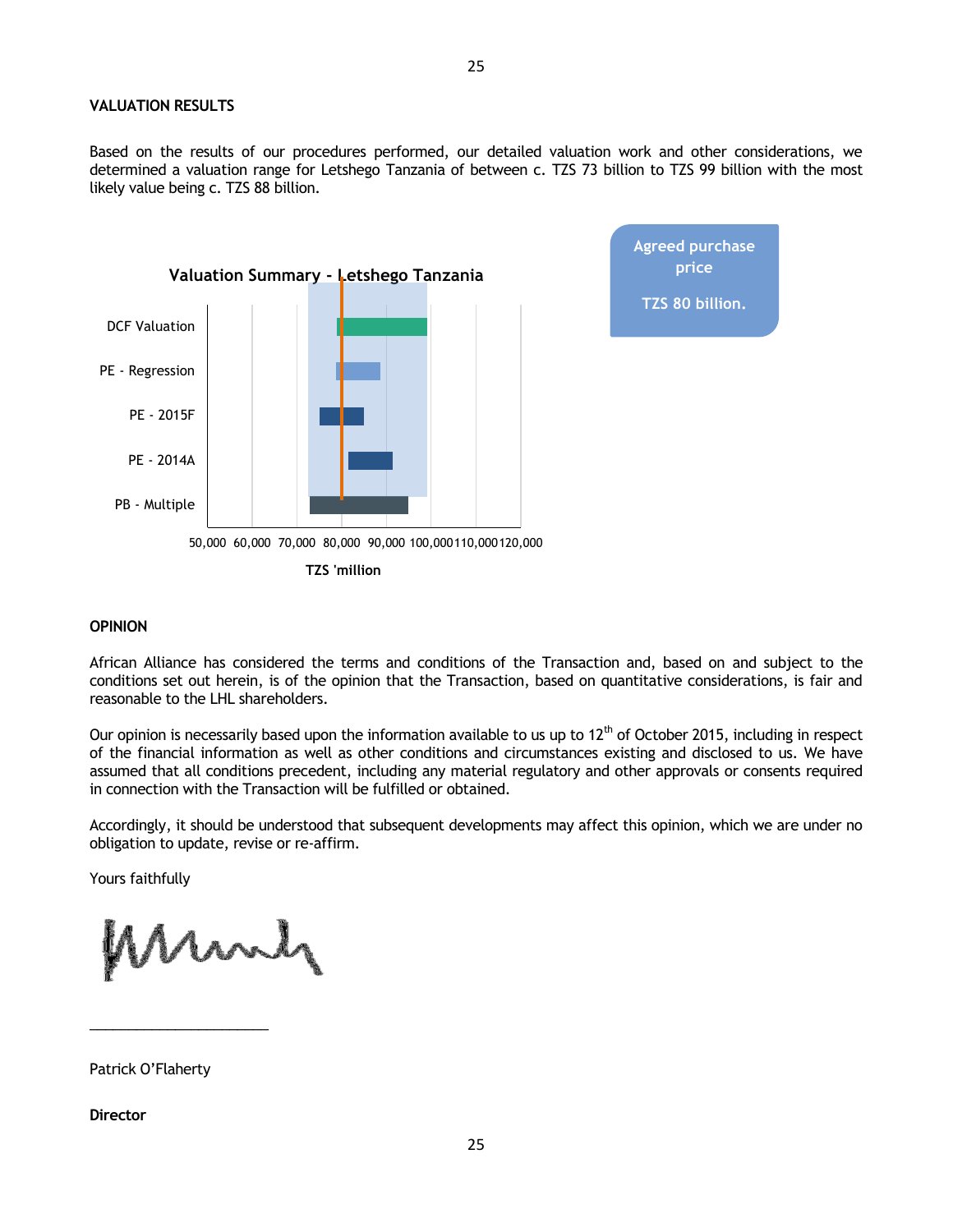Letshego Holdings Limited

26



Republic of Botswana Registration Number: Co. 1998/442 Date of Incorporation: 4 March 1998 ISIN: BW 000 000 0322

<span id="page-25-0"></span>("the Company")

## **NOTICE OF AN EXTRAORDINARY GENERAL MEETING OF SHAREHOLDERS**

**NOTICE IS HEREBY GIVEN** of an Extraordinary General Meeting of shareholders of Letshego Holdings Limited will be held at 10.30 hrs on the 27<sup>th</sup> November 2015 at the Avani Gaborne Hotel to consider and if thought fit, to adopt, with or without amendment, the following Resolution:

## **Ordinary Resolution 1:**

That the Directors be and are hereby authorized to acquire the remaining 13% shares in Letshego Tanzania Limited from the Sellers.

Please note that a Shareholder may be present at the meeting, in person or by proxy. A proxy need not be a member of the Company.

If you are unable to attend the meeting, kindly complete and return the enclosed Form of Proxy, in accordance with the instructions printed thereon, as soon as possible, but in any event so as to be received by the company secretary of Letshego Holdings Limited by no later than 25<sup>th</sup> November 2015.

The return of the Form of Proxy does not preclude a Shareholder from attending the Extraordinary General Meeting and voting in person.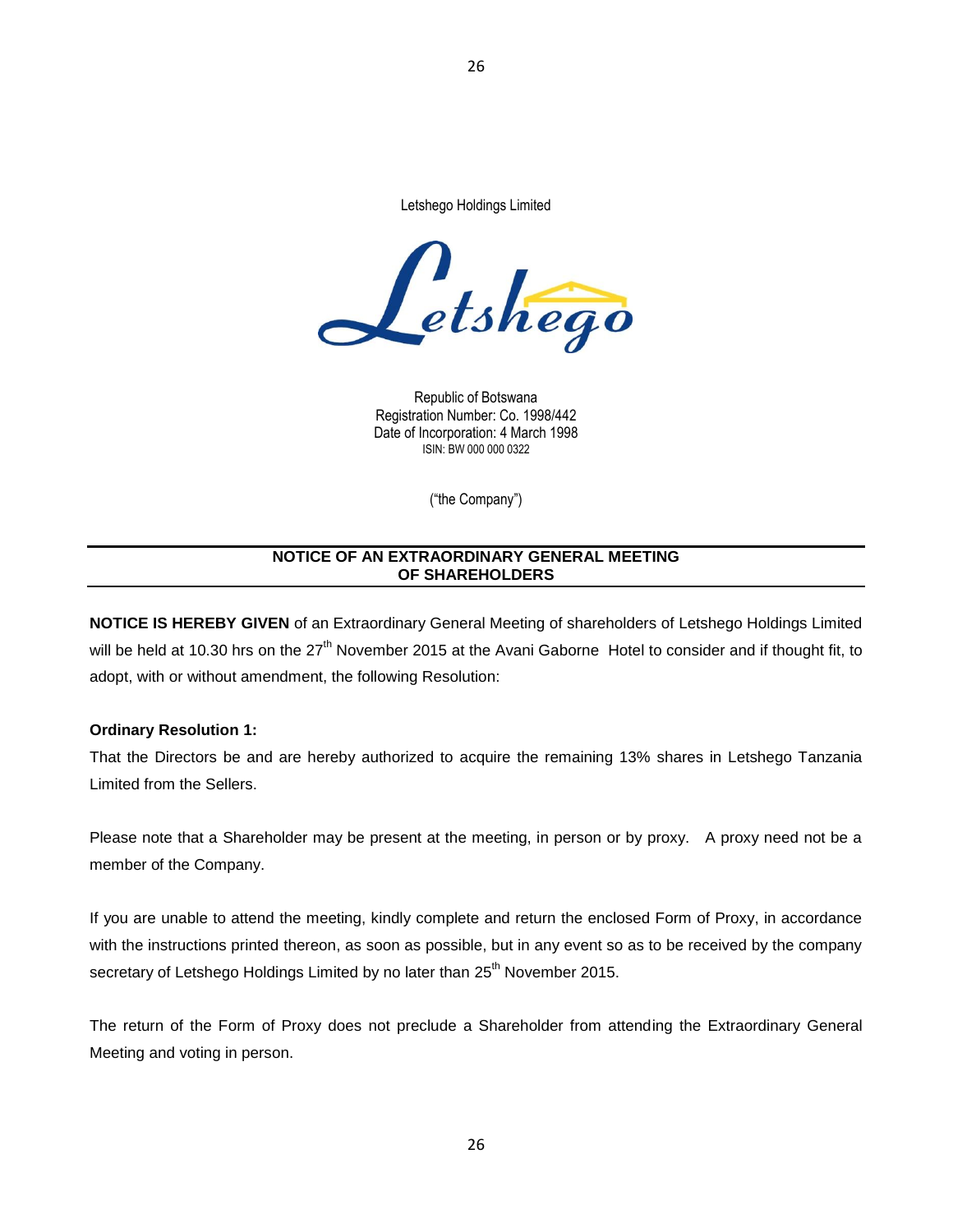

27

Incorporated in the Republic of Botswana Registration Number: Co. 1998/442 Date of Incorporation: 4 March 1998 ISIN: BW 000 000 0322

("the Company")

## <span id="page-26-0"></span>**FORM OF PROXY**

**For use at the Extra-Ordinary General Meeting of the Shareholders of Letshego Holdings Limited to be held on 27th November 2015 at 10.30 hrs at the Avani Gaborone Hotel, Gaborone, Botswana.**

## PLEASE READ THE NOTES BELOW BEFORE COMPLETING THIS FORM

| I/We                              |                                                            |
|-----------------------------------|------------------------------------------------------------|
| (NAME (S) IN BLOCK LETTERS)       |                                                            |
| being the holder of<br>Note $1$ : | shares in Letshego Holdings Limited do hereby appoint (see |
| 1.                                | or failing him/her;                                        |
| 2.                                | or failing him/her;                                        |

3. the Chairman of the Extraordinary General Meeting

as my/our proxy to act for me/us at the extraordinary general meeting, for the purpose of considering and, if deemed fit, passing, with or without modification, the resolutions to be proposed thereat and at each adjournment thereof, and to vote for and/or against the resolutions and/or abstain from voting in respect of the ordinary shares registered in my /our name/s in accordance with the following instructions:

|                              | Number of ordinary shares        |  |  |  |
|------------------------------|----------------------------------|--|--|--|
|                              | <b>Against</b><br>Abstain<br>For |  |  |  |
|                              |                                  |  |  |  |
| <b>Ordinary Resolution 1</b> |                                  |  |  |  |

| SIGNED AT                      | ON | 2015 |
|--------------------------------|----|------|
| <b>SIGNATURE</b>               |    |      |
| ASSISTED BY (where applicable) |    |      |